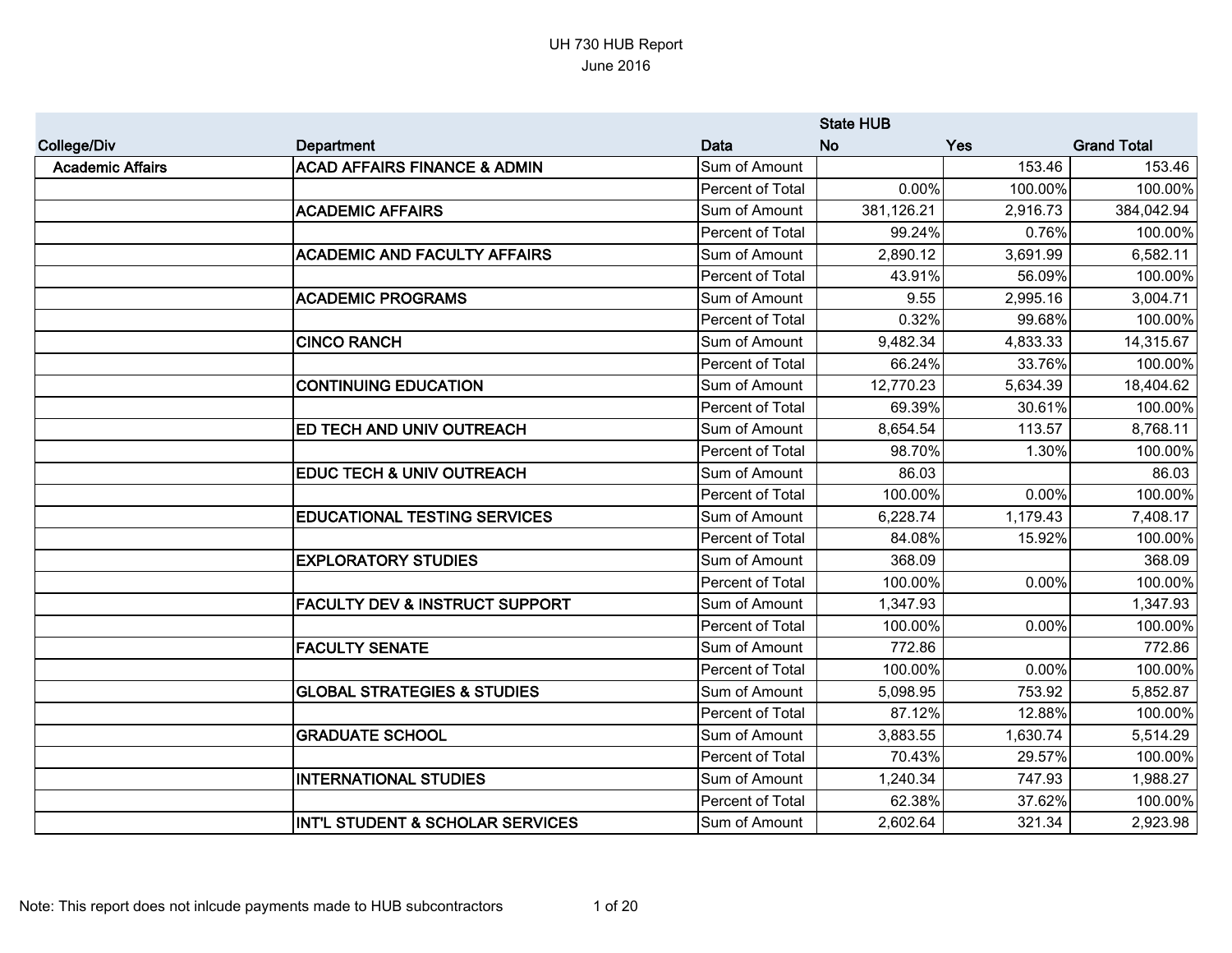|                                          |                                      |                         | <b>State HUB</b> |            |                    |
|------------------------------------------|--------------------------------------|-------------------------|------------------|------------|--------------------|
| <b>College/Div</b>                       | Department                           | Data                    | <b>No</b>        | <b>Yes</b> | <b>Grand Total</b> |
| <b>Academic Affairs</b>                  | INT'L STUDENT & SCHOLAR SERVICES     | Percent of Total        | 89.01%           | 10.99%     | 100.00%            |
|                                          | <b>LEARNING SUPPORT SERVICES</b>     | Sum of Amount           | 1,563.14         |            | 1,563.14           |
|                                          |                                      | Percent of Total        | 100.00%          | 0.00%      | 100.00%            |
|                                          | <b>MEASUREMENT AND EVALUATION</b>    | Sum of Amount           | 1,492.88         |            | 1,492.88           |
|                                          |                                      | Percent of Total        | 100.00%          | 0.00%      | 100.00%            |
|                                          | <b>POLICY &amp; PLANNING</b>         | Sum of Amount           | 1,276.44         | 313.71     | 1,590.15           |
|                                          |                                      | Percent of Total        | 80.27%           | 19.73%     | 100.00%            |
|                                          | <b>STRATEGIC ENROLLMENT PLANNING</b> | Sum of Amount           | 10,000.00        |            | 10,000.00          |
|                                          |                                      | <b>Percent of Total</b> | 100.00%          | 0.00%      | 100.00%            |
|                                          | <b>UH ENERGY</b>                     | Sum of Amount           | 25,866.29        | 1,038.27   | 26,904.56          |
|                                          |                                      | Percent of Total        | 96.14%           | 3.86%      | 100.00%            |
|                                          | UH OFF-CAMPUS SUPPORT                | Sum of Amount           | 2,120.12         | 350.35     | 2,470.47           |
|                                          |                                      | Percent of Total        | 85.82%           | 14.18%     | 100.00%            |
|                                          | <b>UH SUGAR LAND</b>                 | Sum of Amount           | 90,647.53        | 30,137.11  | 120,784.64         |
|                                          |                                      | Percent of Total        | 75.05%           | 24.95%     | 100.00%            |
|                                          | UNDERGRADUATE ACADEMIC AFFAIRS       | Sum of Amount           | 228.75           |            | 228.75             |
|                                          |                                      | Percent of Total        | 100.00%          | 0.00%      | 100.00%            |
|                                          | UNDERGRADUATE STUDENT SUCCESS        | Sum of Amount           | 1,899.49         | 18.06      | 1,917.55           |
|                                          |                                      | Percent of Total        | 99.06%           | 0.94%      | 100.00%            |
|                                          | UNDERGRADUATE STUDENT SUCCESS CTR    | Sum of Amount           | 165.66           |            | 165.66             |
|                                          |                                      | Percent of Total        | 100.00%          | 0.00%      | 100.00%            |
|                                          | <b>WRITING CENTER</b>                | Sum of Amount           | 714.84           |            | 714.84             |
|                                          |                                      | Percent of Total        | 100.00%          | 0.00%      | 100.00%            |
| <b>Academic Affairs Sum of Amount</b>    |                                      |                         | 572,537.26       | 56,829.49  | 629,366.75         |
| <b>Academic Affairs Percent of Total</b> |                                      |                         | 90.97%           | 9.03%      | 100.00%            |
| <b>Administration and Finance</b>        | <b>ADMINISTRATION &amp; FINANCE</b>  | Sum of Amount           | 3,000.10         | 839.12     | 3,839.22           |
|                                          |                                      | Percent of Total        | 78.14%           | 21.86%     | 100.00%            |
|                                          | <b>AUXILIARY SERVICES OPERATIONS</b> | Sum of Amount           | 14,054.53        |            | 14,054.53          |
|                                          |                                      | Percent of Total        | 100.00%          | 0.00%      | 100.00%            |
|                                          | <b>BUDGET</b>                        | Sum of Amount           | 387.67           |            | 387.67             |
|                                          |                                      | Percent of Total        | 100.00%          | 0.00%      | 100.00%            |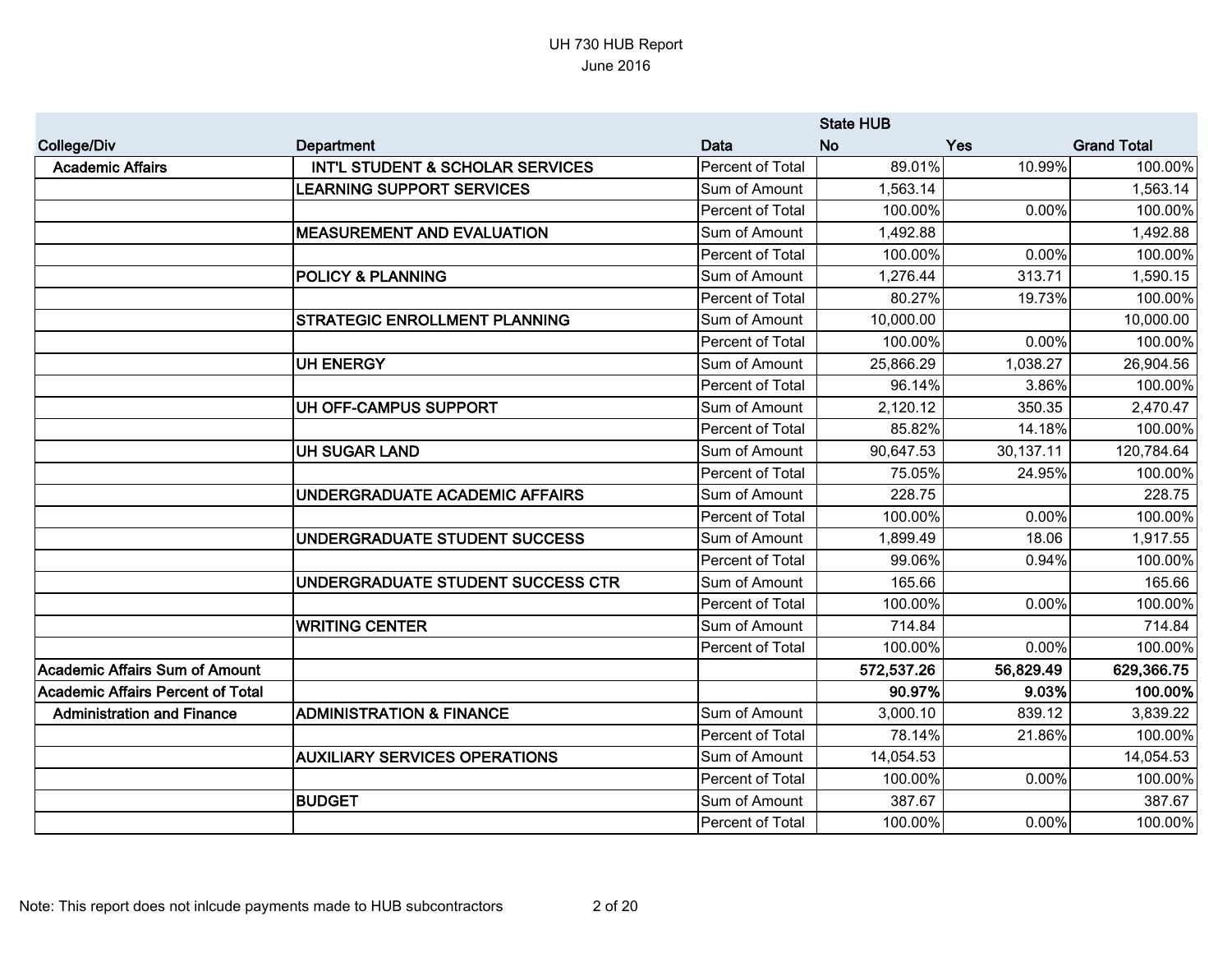|                                   |                                               | <b>State HUB</b> |               |            |                    |
|-----------------------------------|-----------------------------------------------|------------------|---------------|------------|--------------------|
| <b>College/Div</b>                | Department                                    | Data             | <b>No</b>     | <b>Yes</b> | <b>Grand Total</b> |
| <b>Administration and Finance</b> | <b>BUSINESS SERVICES</b>                      | Sum of Amount    | 487.58        | 245.13     | 732.71             |
|                                   |                                               | Percent of Total | 66.54%        | 33.46%     | 100.00%            |
|                                   | <b>BUSINESS SERVICES SITE II</b>              | Sum of Amount    | 2,772.60      | 5,699.10   | 8,471.70           |
|                                   |                                               | Percent of Total | 32.73%        | 67.27%     | 100.00%            |
|                                   | <b>CENTRAL FACILITY SERVICES</b>              | Sum of Amount    | 1,281.37      | 265.50     | 1,546.87           |
|                                   |                                               | Percent of Total | 82.84%        | 17.16%     | 100.00%            |
|                                   | <b>COUGAR CARD</b>                            | Sum of Amount    | 5,735.12      | 633.00     | 6,368.12           |
|                                   |                                               | Percent of Total | 90.06%        | 9.94%      | 100.00%            |
|                                   | <b>EMERGENCY MANAGEMENT</b>                   | Sum of Amount    | 41,256.85     |            | 41,256.85          |
|                                   |                                               | Percent of Total | 100.00%       | 0.00%      | 100.00%            |
|                                   | <b>ENTERPRISE SYSTEMS</b>                     | Sum of Amount    | 7,076.64      | 107,190.87 | 114,267.51         |
|                                   |                                               | Percent of Total | 6.19%         | 93.81%     | 100.00%            |
|                                   | <b>ENV HEALTH &amp; LIFE SAFETY</b>           | Sum of Amount    | 1,148.61      | 192.13     | 1,340.74           |
|                                   |                                               | Percent of Total | 85.67%        | 14.33%     | 100.00%            |
|                                   | <b>FACILITIES MANAGEMENT</b>                  | Sum of Amount    | 426.30        | 10,134.29  | 10,560.59          |
|                                   |                                               | Percent of Total | 4.04%         | 95.96%     | 100.00%            |
|                                   | <b>FACILITIES OPERATION &amp; MAINT</b>       | Sum of Amount    | 44,055.62     | 780.49     | 44,836.11          |
|                                   |                                               | Percent of Total | 98.26%        | 1.74%      | 100.00%            |
|                                   | <b>FACILITIES PLANNING &amp; CONSTRUCTION</b> | Sum of Amount    | 11,971,777.72 | 641,254.82 | 12,613,032.54      |
|                                   |                                               | Percent of Total | 94.92%        | 5.08%      | 100.00%            |
|                                   | <b>FINANCE-A&amp;F</b>                        | Sum of Amount    | 851.77        | 4,068.39   | 4,920.16           |
|                                   |                                               | Percent of Total | 17.31%        | 82.69%     | 100.00%            |
|                                   | <b>FIRE LIFE SAFETY SERVICES</b>              | Sum of Amount    | 30.00         |            | 30.00              |
|                                   |                                               | Percent of Total | 100.00%       | 0.00%      | 100.00%            |
|                                   | HIGH PERFORMANCE & COMPUTING & NETWK          | Sum of Amount    | 2,184.48      |            | 2,184.48           |
|                                   |                                               | Percent of Total | 100.00%       | 0.00%      | 100.00%            |
|                                   | <b>HOUSTON PUBLIC MEDIA</b>                   | Sum of Amount    | 91,702.53     |            | 91,702.53          |
|                                   |                                               | Percent of Total | 100.00%       | 0.00%      | 100.00%            |
|                                   | <b>HUMAN RESOURCES</b>                        | Sum of Amount    | 50,655.71     | 6,825.80   | 57,481.51          |
|                                   |                                               | Percent of Total | 88.13%        | 11.87%     | 100.00%            |
|                                   | <b>INST - BUSINESS SERVICES</b>               | Sum of Amount    | 70,003.00     |            | 70,003.00          |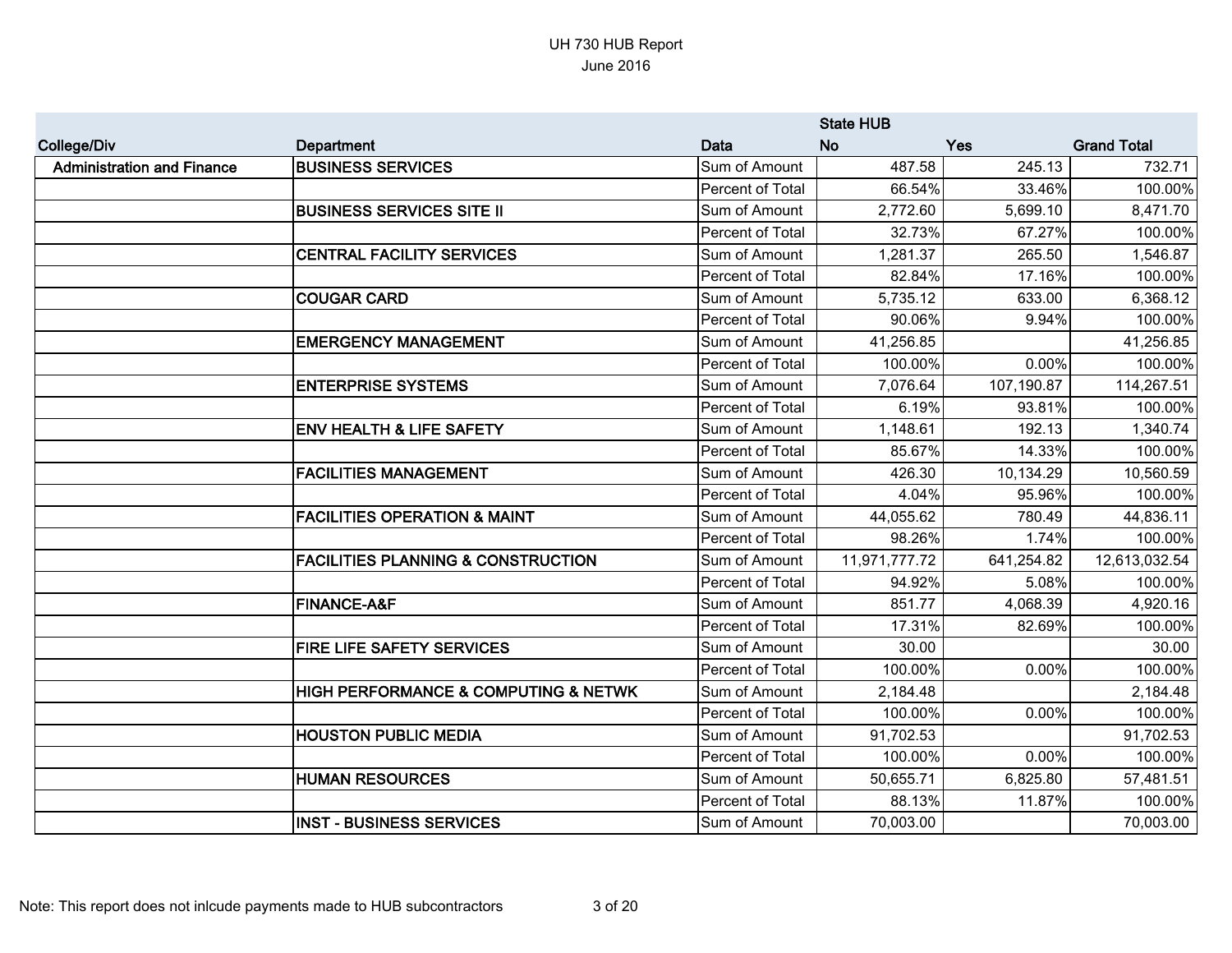|                                   |                                     |                  | <b>State HUB</b> |            |                    |
|-----------------------------------|-------------------------------------|------------------|------------------|------------|--------------------|
| <b>College/Div</b>                | <b>Department</b>                   | Data             | <b>No</b>        | <b>Yes</b> | <b>Grand Total</b> |
| <b>Administration and Finance</b> | <b>INST - BUSINESS SERVICES</b>     | Percent of Total | 100.00%          | 0.00%      | 100.00%            |
|                                   | <b>INST - FINANCIAL ACCOUNTING</b>  | Sum of Amount    | 65.69            | 30.63      | 96.32              |
|                                   |                                     | Percent of Total | 68.20%           | 31.80%     | 100.00%            |
|                                   | <b>INSTITUTIONAL</b>                | Sum of Amount    | 636,975.01       |            | 636,975.01         |
|                                   |                                     | Percent of Total | 100.00%          | 0.00%      | 100.00%            |
|                                   | <b>KUHA RADIO</b>                   | Sum of Amount    | 5,636.11         | 181.08     | 5,817.19           |
|                                   |                                     | Percent of Total | 96.89%           | 3.11%      | 100.00%            |
|                                   | <b>KUHF RADIO</b>                   | Sum of Amount    | 40,232.47        | 1,811.11   | 42,043.58          |
|                                   |                                     | Percent of Total | 95.69%           | 4.31%      | 100.00%            |
|                                   | <b>MINOR AND PLANNED PROJECTS</b>   | Sum of Amount    | 182,038.20       | 7,515.00   | 189,553.20         |
|                                   |                                     | Percent of Total | 96.04%           | 3.96%      | 100.00%            |
|                                   | <b>MINOR IN-HOUSE CONSTRUCTION</b>  | Sum of Amount    | 27,954.96        | 20,703.90  | 48,658.86          |
|                                   |                                     | Percent of Total | 57.45%           | 42.55%     | 100.00%            |
|                                   | PARKING & TRANSPORTATION OPERATIONS | Sum of Amount    | 188,248.84       | 2,810.57   | 191,059.41         |
|                                   |                                     | Percent of Total | 98.53%           | 1.47%      | 100.00%            |
|                                   | <b>PHY PLANT-AUTOMOTIVE</b>         | Sum of Amount    | 46,836.09        | 7,247.29   | 54,083.38          |
|                                   |                                     | Percent of Total | 86.60%           | 13.40%     | 100.00%            |
|                                   | PHY PLANT-GROUNDS MAINT             | Sum of Amount    | 14,745.91        |            | 14,745.91          |
|                                   |                                     | Percent of Total | 100.00%          | 0.00%      | 100.00%            |
|                                   | PHY PLANT-SOLID WASTE               | Sum of Amount    | 2,312.79         | 1,719.50   | 4,032.29           |
|                                   |                                     | Percent of Total | 57.36%           | 42.64%     | 100.00%            |
|                                   | <b>PHYSICAL PLANT</b>               | Sum of Amount    | 152,847.52       | 278,733.41 | 431,580.93         |
|                                   |                                     | Percent of Total | 35.42%           | 64.58%     | 100.00%            |
|                                   | <b>PLANNING</b>                     | Sum of Amount    | 2,773.78         | 15,105.64  | 17,879.42          |
|                                   |                                     | Percent of Total | 15.51%           | 84.49%     | 100.00%            |
|                                   | <b>POLICE</b>                       | Sum of Amount    | 46,503.88        | 6,184.38   | 52,688.26          |
|                                   |                                     | Percent of Total | 88.26%           | 11.74%     | 100.00%            |
|                                   | <b>POSTAL SERVICES OPERATIONS</b>   | Sum of Amount    | 3,917.28         |            | 3,917.28           |
|                                   |                                     | Percent of Total | 100.00%          | 0.00%      | 100.00%            |
|                                   | <b>PRINTING OPERATIONS</b>          | Sum of Amount    | 12,958.29        | 435.38     | 13,393.67          |
|                                   |                                     | Percent of Total | 96.75%           | 3.25%      | 100.00%            |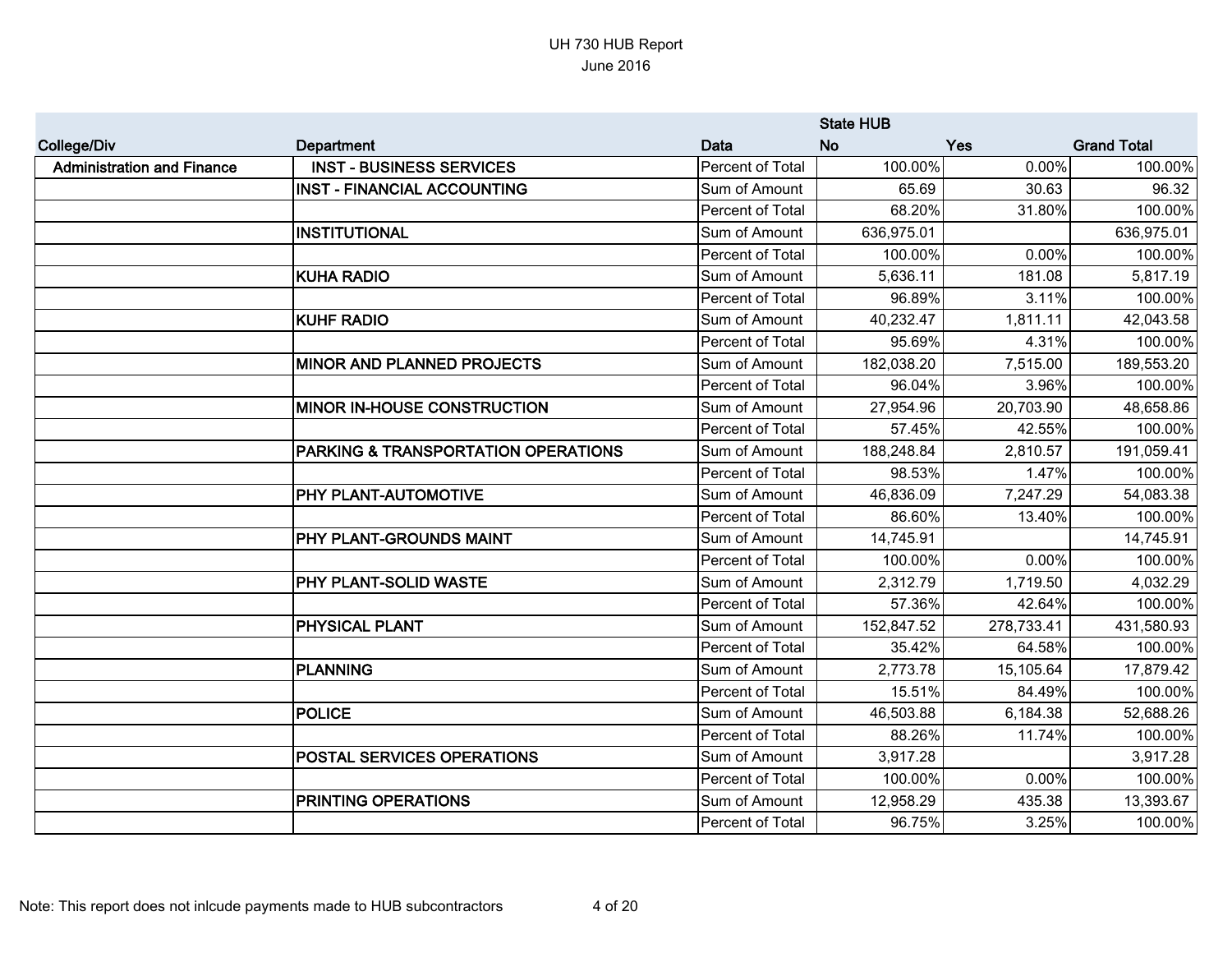|                                                    |                                          |                  | <b>State HUB</b> |              |                    |
|----------------------------------------------------|------------------------------------------|------------------|------------------|--------------|--------------------|
| <b>College/Div</b>                                 | <b>Department</b>                        | Data             | <b>No</b>        | Yes          | <b>Grand Total</b> |
| <b>Administration and Finance</b>                  | <b>PUBLIC SAFETY SYSTEMS</b>             | Sum of Amount    | 233.45           |              | 233.45             |
|                                                    |                                          | Percent of Total | 100.00%          | 0.00%        | 100.00%            |
|                                                    | <b>REAL ESTATE SERVICES</b>              | Sum of Amount    | 2,592.72         |              | 2,592.72           |
|                                                    |                                          | Percent of Total | 100.00%          | 0.00%        | 100.00%            |
|                                                    | <b>RISK MANAGEMENT</b>                   | Sum of Amount    | 203.79           |              | 203.79             |
|                                                    |                                          | Percent of Total | 100.00%          | 0.00%        | 100.00%            |
|                                                    | <b>SERVICE LEVEL AGREEMENT</b>           | Sum of Amount    |                  | 173,982.26   | 173,982.26         |
|                                                    |                                          | Percent of Total | 0.00%            | 100.00%      | 100.00%            |
|                                                    | <b>STUDENT BUSINESS SERVICES</b>         | Sum of Amount    | 17,491.06        | 2,215.93     | 19,706.99          |
|                                                    |                                          | Percent of Total | 88.76%           | 11.24%       | 100.00%            |
|                                                    | <b>TECHNOLOGY SERVICES &amp; SUPPORT</b> | Sum of Amount    | 233,751.69       | 29,932.65    | 263,684.34         |
|                                                    |                                          | Percent of Total | 88.65%           | 11.35%       | 100.00%            |
|                                                    | TV PUBLIC BROADCASTING                   | Sum of Amount    | 40,495.59        | 1,808.85     | 42,304.44          |
|                                                    |                                          | Percent of Total | 95.72%           | 4.28%        | 100.00%            |
|                                                    | UH SPORTS & ENTERTAINMENT SVC            | Sum of Amount    | 845,302.75       |              | 845,302.75         |
|                                                    |                                          | Percent of Total | 100.00%          | 0.00%        | 100.00%            |
|                                                    | <b>UIT SECURITY</b>                      | Sum of Amount    | 303.36           |              | 303.36             |
|                                                    |                                          | Percent of Total | 100.00%          | 0.00%        | 100.00%            |
|                                                    | UNIV PROPERTY SERVICES OPERATIONS        | Sum of Amount    | 293,175.00       |              | 293,175.00         |
|                                                    |                                          | Percent of Total | 100.00%          | 0.00%        | 100.00%            |
|                                                    | UNIVERSITY INFORMATION TECHNOLOGY        | Sum of Amount    | 1,649.21         |              | 1,649.21           |
|                                                    |                                          | Percent of Total | 100.00%          | 0.00%        | 100.00%            |
| <b>Administration and Finance Sum of Amount</b>    |                                          |                  | 15,108,133.64    | 1,328,546.22 | 16,436,679.86      |
| <b>Administration and Finance Percent of Total</b> |                                          |                  | 91.92%           | 8.08%        | 100.00%            |
| Architecture                                       | <b>ARCHITECTURE</b>                      | Sum of Amount    |                  | 1,466.56     | 1,466.56           |
|                                                    |                                          | Percent of Total | 0.00%            | 100.00%      | 100.00%            |
|                                                    | <b>COMMU DESIGN CNTR SUSAN ROGERS</b>    | Sum of Amount    | 771.29           |              | 771.29             |
|                                                    |                                          | Percent of Total | 100.00%          | 0.00%        | 100.00%            |
|                                                    | <b>DEAN, ARCHITECTURE</b>                | Sum of Amount    | 44,988.50        | 2,222.15     | 47,210.65          |
|                                                    |                                          | Percent of Total | 95.29%           | 4.71%        | 100.00%            |
| <b>Architecture Sum of Amount</b>                  |                                          |                  | 45,759.79        | 3,688.71     | 49,448.50          |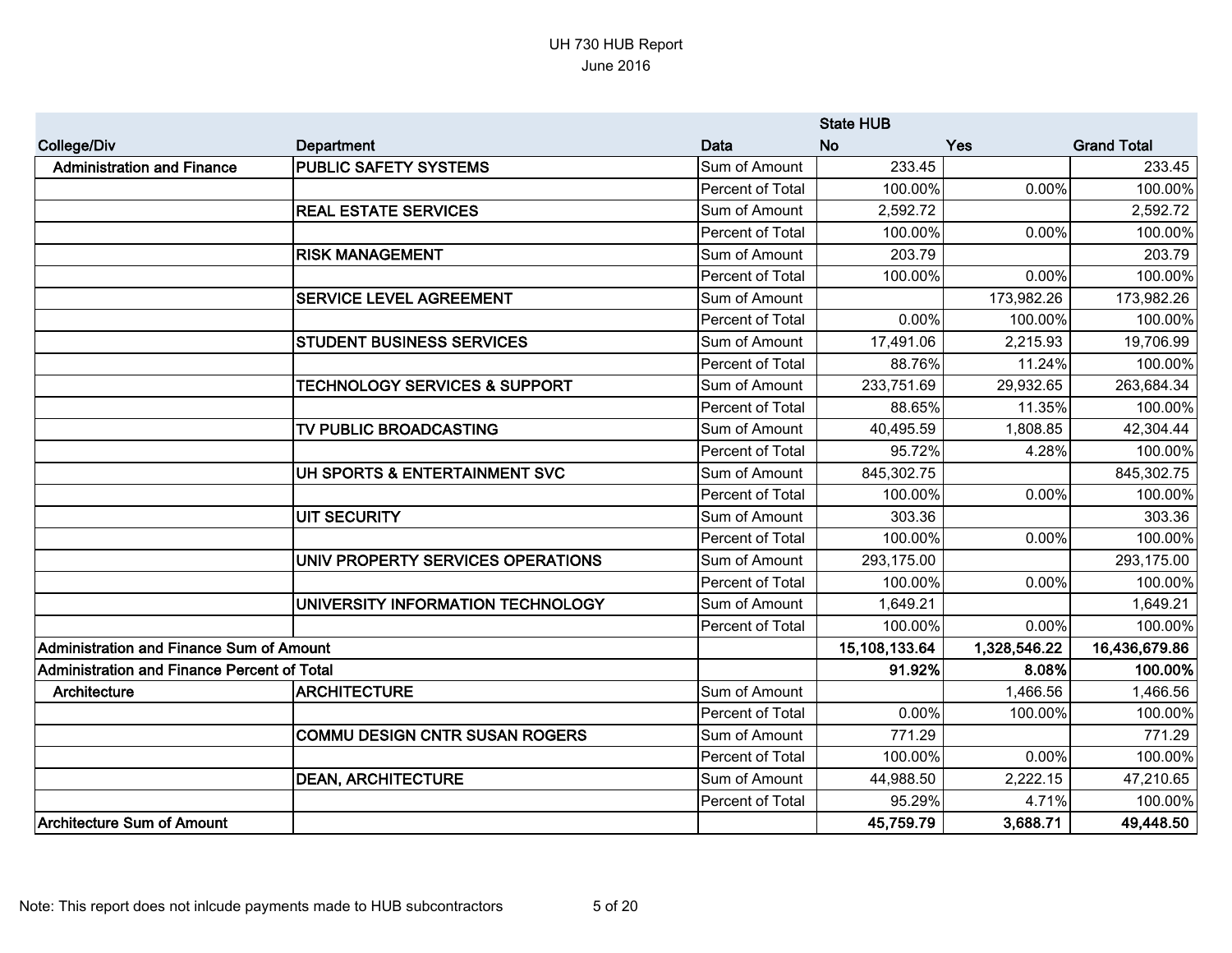|                                |                                             |                  | <b>State HUB</b> |            |                    |
|--------------------------------|---------------------------------------------|------------------|------------------|------------|--------------------|
| <b>College/Div</b>             | Department                                  | <b>Data</b>      | <b>No</b>        | <b>Yes</b> | <b>Grand Total</b> |
| Architecture Percent of Total  |                                             |                  | 92.54%           | 7.46%      | 100.00%            |
| <b>Business Administration</b> | <b>ACCOUNTANCY AND TAXATION</b>             | Sum of Amount    | 1,336.04         | 590.16     | 1,926.20           |
|                                |                                             | Percent of Total | 69.36%           | 30.64%     | 100.00%            |
|                                | <b>ACCOUNTING CERTIFICATE PROGRAM</b>       | Sum of Amount    | 2,552.59         | 14.14      | 2,566.73           |
|                                |                                             | Percent of Total | 99.45%           | 0.55%      | 100.00%            |
|                                | <b>BAUER CAREER SERVICES CTR</b>            | Sum of Amount    | 1,334.92         | 7,420.32   | 8,755.24           |
|                                |                                             | Percent of Total | 15.25%           | 84.75%     | 100.00%            |
|                                | <b>BAUER COMMUNICATIONS</b>                 | Sum of Amount    | 8,481.88         |            | 8,481.88           |
|                                |                                             | Percent of Total | 100.00%          | 0.00%      | 100.00%            |
|                                | <b>BAUER DIVISION OF TECHNOLOGY</b>         | Sum of Amount    | 14,324.98        | 2,562.73   | 16,887.71          |
|                                |                                             | Percent of Total | 84.82%           | 15.18%     | 100.00%            |
|                                | BAUER EXTERNAL RELATIONS DEPT               | Sum of Amount    |                  | 318.63     | 318.63             |
|                                |                                             | Percent of Total | 0.00%            | 100.00%    | 100.00%            |
|                                | <b>BAUER GRADUATE PROFESSIONAL PROGRAMS</b> | Sum of Amount    | 900.00           | 609.15     | 1,509.15           |
|                                |                                             | Percent of Total | 59.64%           | 40.36%     | 100.00%            |
|                                | <b>CTR FOR EXECUTIVE DEVELOPMENT</b>        | Sum of Amount    | 259.28           |            | 259.28             |
|                                |                                             | Percent of Total | 100.00%          | 0.00%      | 100.00%            |
|                                | <b>DEAN'S OFFICE, BAUER COLLEGE</b>         | Sum of Amount    | 123,595.64       | 13,564.23  | 137, 159.87        |
|                                |                                             | Percent of Total | 90.11%           | 9.89%      | 100.00%            |
|                                | <b>DECISION AND INFORMATION SCIEN</b>       | Sum of Amount    | 321.00           | 718.12     | 1,039.12           |
|                                |                                             | Percent of Total | 30.89%           | 69.11%     | 100.00%            |
|                                | <b>EXECUTIVE DEGREE PROGRAMS</b>            | Sum of Amount    | 68,821.90        | 17,982.77  | 86,804.67          |
|                                |                                             | Percent of Total | 79.28%           | 20.72%     | 100.00%            |
|                                | <b>FINANCE-BAUER COLLEGE</b>                | Sum of Amount    | 15,626.21        | 46.43      | 15,672.64          |
|                                |                                             | Percent of Total | 99.70%           | 0.30%      | 100.00%            |
|                                | <b>MANAGEMENT-BAUER COLLEGE</b>             | Sum of Amount    | 3,643.12         | 452.95     | 4,096.07           |
|                                |                                             | Percent of Total | 88.94%           | 11.06%     | 100.00%            |
|                                | <b>MARKETING-BAUER COLLEGE</b>              | Sum of Amount    | 927.02           | 132.81     | 1,059.83           |
|                                |                                             | Percent of Total | 87.47%           | 12.53%     | 100.00%            |
|                                | <b>SALES EXCELLENCE INSTITUTE</b>           | Sum of Amount    | 24,221.73        | 361.35     | 24,583.08          |
|                                |                                             | Percent of Total | 98.53%           | 1.47%      | 100.00%            |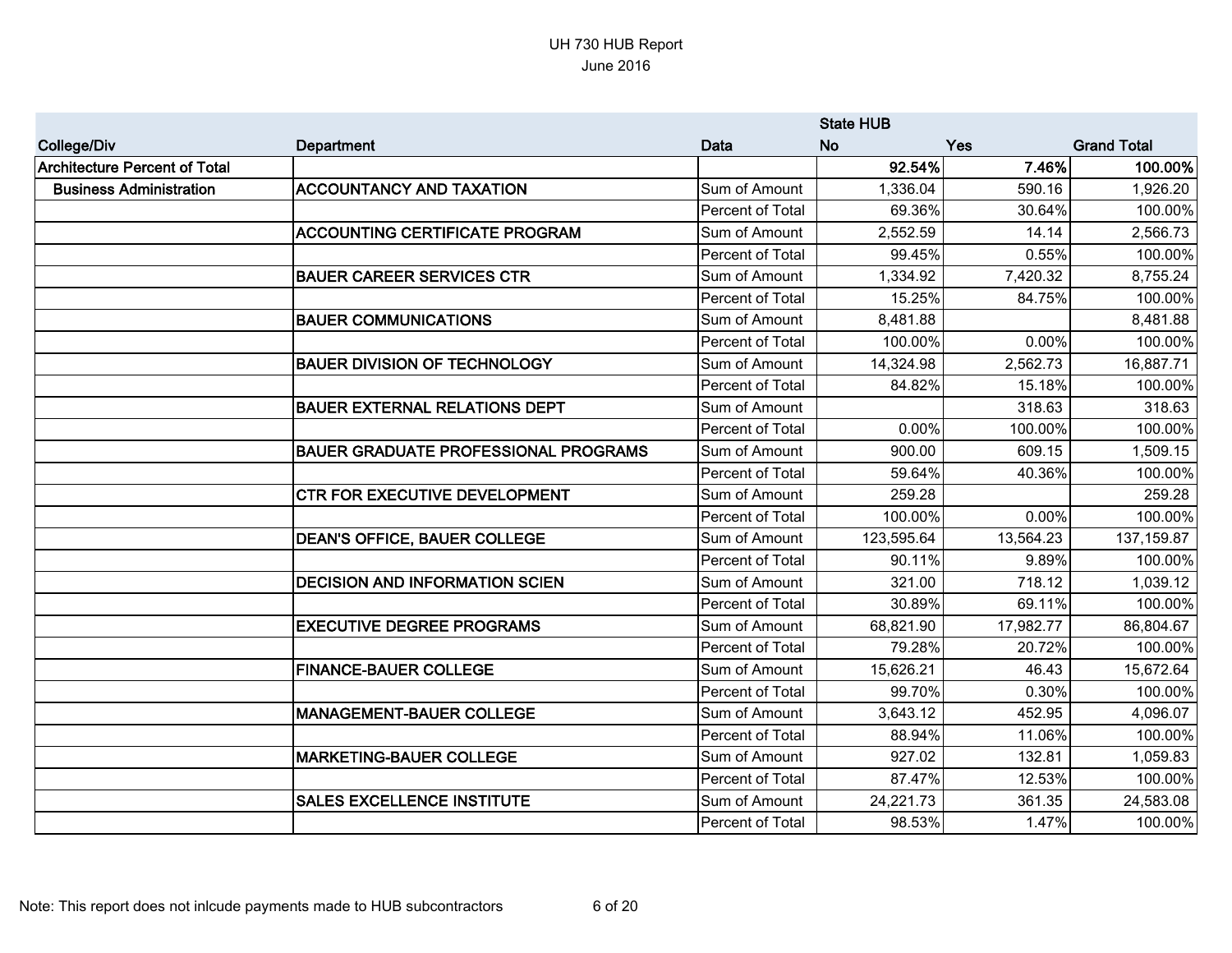|                                                 |                                              | <b>State HUB</b>        |            |           |                    |
|-------------------------------------------------|----------------------------------------------|-------------------------|------------|-----------|--------------------|
| <b>College/Div</b>                              | Department                                   | Data                    | <b>No</b>  | Yes       | <b>Grand Total</b> |
| <b>Business Administration</b>                  | <b>SMALL BUSINESS DEV CENTER</b>             | Sum of Amount           | 70,213.00  | 11,525.68 | 81,738.68          |
|                                                 |                                              | Percent of Total        | 85.90%     | 14.10%    | 100.00%            |
|                                                 | <b>UNDERGRAD BUSINESS PROG</b>               | Sum of Amount           | 3,078.98   | 8,517.04  | 11,596.02          |
|                                                 |                                              | Percent of Total        | 26.55%     | 73.45%    | 100.00%            |
|                                                 | <b>WOLFF CTR FOR ENTREPRENEURSHIP</b>        | Sum of Amount           | 3,130.26   | 489.15    | 3,619.41           |
|                                                 |                                              | Percent of Total        | 86.49%     | 13.51%    | 100.00%            |
| <b>Business Administration Sum of Amount</b>    |                                              |                         | 342,768.55 | 65,305.66 | 408,074.21         |
| <b>Business Administration Percent of Total</b> |                                              |                         | 84.00%     | 16.00%    | 100.00%            |
| <b>Chancellor/President</b>                     | <b>BASEBALL</b>                              | Sum of Amount           | 5,380.93   | 32.50     | 5,413.43           |
|                                                 |                                              | Percent of Total        | 99.40%     | 0.60%     | 100.00%            |
|                                                 | <b>COMMUNITY RELATIONS &amp; INST ACCESS</b> | Sum of Amount           | 300.31     | 99.85     | 400.16             |
|                                                 |                                              | Percent of Total        | 75.05%     | 24.95%    | 100.00%            |
|                                                 | <b>FOOTBALL</b>                              | Sum of Amount           | 3,199.45   | 2,859.97  | 6,059.42           |
|                                                 |                                              | Percent of Total        | 52.80%     | 47.20%    | 100.00%            |
|                                                 | <b>INTERCOLLEGIATE ATHLETICS</b>             | Sum of Amount           | 417,541.81 | 10,992.56 | 428,534.37         |
|                                                 |                                              | Percent of Total        | 97.43%     | 2.57%     | 100.00%            |
|                                                 | <b>MEN'S BASKETBALL</b>                      | Sum of Amount           | 27,178.22  | 283.40    | 27,461.62          |
|                                                 |                                              | Percent of Total        | 98.97%     | 1.03%     | 100.00%            |
|                                                 | <b>IMEN'S TRACK AND FIELD</b>                | Sum of Amount           | 7,631.81   |           | 7,631.81           |
|                                                 |                                              | Percent of Total        | 100.00%    | 0.00%     | 100.00%            |
|                                                 | <b>OFFICE EQUAL OPPORTUNITY SRVS</b>         | Sum of Amount           | 192.60     |           | 192.60             |
|                                                 |                                              | Percent of Total        | 100.00%    | 0.00%     | 100.00%            |
|                                                 | <b>OFFICE OF SPECIAL EVENTS</b>              | Sum of Amount           | 151,498.08 | 334.90    | 151,832.98         |
|                                                 |                                              | Percent of Total        | 99.78%     | 0.22%     | 100.00%            |
|                                                 | <b>PRESIDENT</b>                             | Sum of Amount           | 72,400.06  | 444.97    | 72,845.03          |
|                                                 |                                              | Percent of Total        | 99.39%     | 0.61%     | 100.00%            |
|                                                 | <b>STAFF COUNCIL</b>                         | Sum of Amount           | 7,267.76   |           | 7,267.76           |
|                                                 |                                              | Percent of Total        | 100.00%    | 0.00%     | 100.00%            |
|                                                 | <b>WOMEN'S BASKETBALL</b>                    | Sum of Amount           | 2,733.95   |           | 2,733.95           |
|                                                 |                                              | <b>Percent of Total</b> | 100.00%    | 0.00%     | 100.00%            |
|                                                 | WOMEN'S SOFTBALL                             | Sum of Amount           | 2,445.49   |           | 2,445.49           |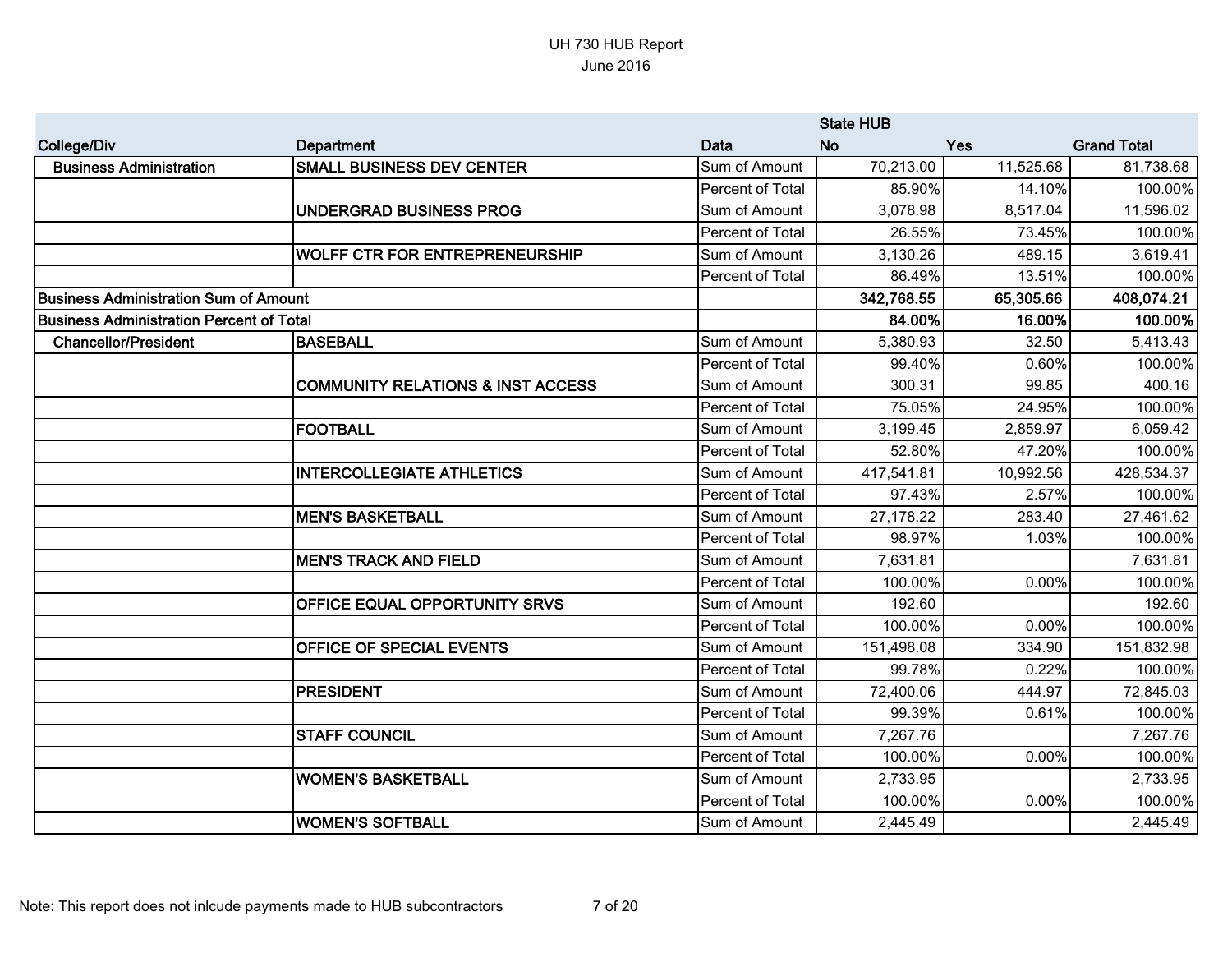|                                              |                                           |                  | <b>State HUB</b> |           |                    |
|----------------------------------------------|-------------------------------------------|------------------|------------------|-----------|--------------------|
| <b>College/Div</b>                           | Department                                | Data             | <b>No</b>        | Yes       | <b>Grand Total</b> |
| <b>Chancellor/President</b>                  | <b>WOMEN'S SOFTBALL</b>                   | Percent of Total | 100.00%          | 0.00%     | 100.00%            |
|                                              | <b>WOMEN'S SWIMMING &amp; DIVING</b>      | Sum of Amount    | 487.50           | 130.00    | 617.50             |
|                                              |                                           | Percent of Total | 78.95%           | 21.05%    | 100.00%            |
| <b>Chancellor/President Sum of Amount</b>    |                                           |                  | 698,257.97       | 15,178.15 | 713,436.12         |
| <b>Chancellor/President Percent of Total</b> |                                           |                  | 97.87%           | 2.13%     | 100.00%            |
| <b>College of the Arts</b>                   | <b>ART</b>                                | Sum of Amount    | 15,869.33        | 11,241.91 | 27,111.24          |
|                                              |                                           | Percent of Total | 58.53%           | 41.47%    | 100.00%            |
|                                              | <b>BAND</b>                               | Sum of Amount    | 2,140.99         |           | 2,140.99           |
|                                              |                                           | Percent of Total | 100.00%          | 0.00%     | 100.00%            |
|                                              | <b>BLAFFER GALLERY</b>                    | Sum of Amount    | 17,585.80        | 259.94    | 17,845.74          |
|                                              |                                           | Percent of Total | 98.54%           | 1.46%     | 100.00%            |
|                                              | <b>CWMCA CENTER FOR THE ARTS</b>          | Sum of Amount    | 10,244.75        | 734.94    | 10,979.69          |
|                                              |                                           | Percent of Total | 93.31%           | 6.69%     | 100.00%            |
|                                              | <b>IMUSIC</b>                             | Sum of Amount    | 30,143.89        | 3,320.84  | 33,464.73          |
|                                              |                                           | Percent of Total | 90.08%           | 9.92%     | 100.00%            |
|                                              | <b>THEATER</b>                            | Sum of Amount    | 16,508.14        | 716.37    | 17,224.51          |
|                                              |                                           | Percent of Total | 95.84%           | 4.16%     | 100.00%            |
| College of the Arts Sum of Amount            |                                           |                  | 92,492.90        | 16,274.00 | 108,766.90         |
| College of the Arts Percent of Total         |                                           |                  | 85.04%           | 14.96%    | 100.00%            |
| Education                                    | <b>ASIAN AMERICAN STUDIES</b>             | Sum of Amount    | 2,273.74         | 185.45    | 2,459.19           |
|                                              |                                           | Percent of Total | 92.46%           | 7.54%     | 100.00%            |
|                                              | CENTER FOR INFO TECH IN EDUCATION         | Sum of Amount    | 3,634.69         | 238.33    | 3,873.02           |
|                                              |                                           | Percent of Total | 93.85%           | 6.15%     | 100.00%            |
|                                              | <b>CHARTER SCHOOL</b>                     | Sum of Amount    | 14,769.77        | 696.64    | 15,466.41          |
|                                              |                                           | Percent of Total | 95.50%           | 4.50%     | 100.00%            |
|                                              | <b>CONSISTENCY MGMT &amp; COOP DISCIP</b> | Sum of Amount    | 4,605.49         | 559.14    | 5,164.63           |
|                                              |                                           | Percent of Total | 89.17%           | 10.83%    | 100.00%            |
|                                              | <b>CURRICULUM AND INSTRUCTION</b>         | Sum of Amount    | 29,115.76        | 2,366.41  | 31,482.17          |
|                                              |                                           | Percent of Total | 92.48%           | 7.52%     | 100.00%            |
|                                              | <b>DEAN, EDUCATION</b>                    | Sum of Amount    | 26,284.79        | 2,462.82  | 28,747.61          |
|                                              |                                           | Percent of Total | 91.43%           | 8.57%     | 100.00%            |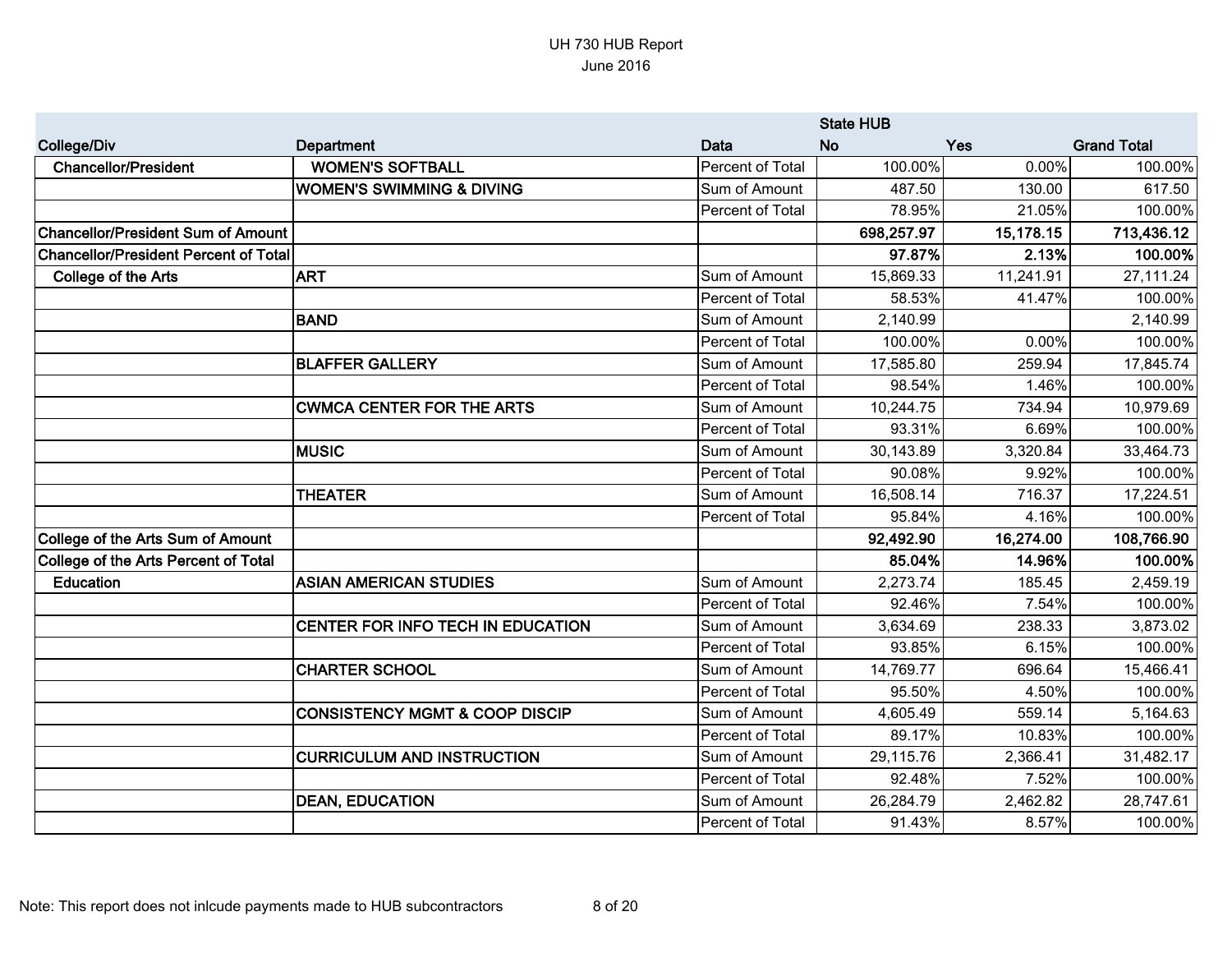|                                   |                                             |                  | <b>State HUB</b> |            |                    |
|-----------------------------------|---------------------------------------------|------------------|------------------|------------|--------------------|
| <b>College/Div</b>                | <b>Department</b>                           | <b>Data</b>      | <b>No</b>        | <b>Yes</b> | <b>Grand Total</b> |
| <b>Education</b>                  | <b>ED LEADERSHIP &amp; POLICY STUDIES</b>   | Sum of Amount    |                  | 1,398.14   | 1,398.14           |
|                                   |                                             | Percent of Total | 0.00%            | 100.00%    | 100.00%            |
|                                   | <b>PSYCH, HEALTH &amp; LEARNING SCIENCE</b> | Sum of Amount    | 10,968.44        | 3,070.66   | 14,039.10          |
|                                   |                                             | Percent of Total | 78.13%           | 21.87%     | 100.00%            |
| <b>Education Sum of Amount</b>    |                                             |                  | 91,652.68        | 10,977.59  | 102,630.27         |
| <b>Education Percent of Total</b> |                                             |                  | 89.30%           | 10.70%     | 100.00%            |
| Engineering                       | <b>BIOMEDICAL ENGINEERING</b>               | Sum of Amount    | 177,898.24       | 731.59     | 178,629.83         |
|                                   |                                             | Percent of Total | 99.59%           | 0.41%      | 100.00%            |
|                                   | <b>CHEMICAL ENGINEERING</b>                 | Sum of Amount    | 46,759.78        | 1,522.61   | 48,282.39          |
|                                   |                                             | Percent of Total | 96.85%           | 3.15%      | 100.00%            |
|                                   | <b>CIVIL ENGINEERING</b>                    | Sum of Amount    | 69,940.67        | 786.62     | 70,727.29          |
|                                   |                                             | Percent of Total | 98.89%           | 1.11%      | 100.00%            |
|                                   | <b>COMPOSITE ENGR APPLICATIONS CT</b>       | Sum of Amount    | 323.86           |            | 323.86             |
|                                   |                                             | Percent of Total | 100.00%          | 0.00%      | 100.00%            |
|                                   | <b>CTR FOR INNOVATIVE GROUTING</b>          | Sum of Amount    | 193.98           |            | 193.98             |
|                                   |                                             | Percent of Total | 100.00%          | 0.00%      | 100.00%            |
|                                   | <b>DEAN, ENGINEERING</b>                    | Sum of Amount    | 54,663.98        | 72,626.38  | 127,290.36         |
|                                   |                                             | Percent of Total | 42.94%           | 57.06%     | 100.00%            |
|                                   | <b>ELECTRICAL ENGINEERING</b>               | Sum of Amount    | 371,413.21       | 2,726.44   | 374,139.65         |
|                                   |                                             | Percent of Total | 99.27%           | 0.73%      | 100.00%            |
|                                   | <b>ENGINEERING SERVICES</b>                 | Sum of Amount    | 791.86           | 4,611.89   | 5,403.75           |
|                                   |                                             | Percent of Total | 14.65%           | 85.35%     | 100.00%            |
|                                   | <b>INDUSTRIAL ENGINEERING</b>               | Sum of Amount    | 2,317.32         | 1,466.24   | 3,783.56           |
|                                   |                                             | Percent of Total | 61.25%           | 38.75%     | 100.00%            |
|                                   | <b>INTEGRATED BIO &amp; NANO SYSTEM</b>     | Sum of Amount    | 2,510.30         |            | 2,510.30           |
|                                   |                                             | Percent of Total | 100.00%          | 0.00%      | 100.00%            |
|                                   | <b>MECHANICAL ENGINEERING</b>               | Sum of Amount    | 35,238.67        | 6,739.56   | 41,978.23          |
|                                   |                                             | Percent of Total | 83.95%           | 16.05%     | 100.00%            |
|                                   | NATL CTR FOR AIRBORNE LASER MAPPING         | Sum of Amount    | 23,622.12        | 142.99     | 23,765.11          |
|                                   |                                             | Percent of Total | 99.40%           | 0.60%      | 100.00%            |
|                                   | <b>IPETROLEUM ENGINEERING</b>               | Sum of Amount    | 6,048.64         | 859.15     | 6,907.79           |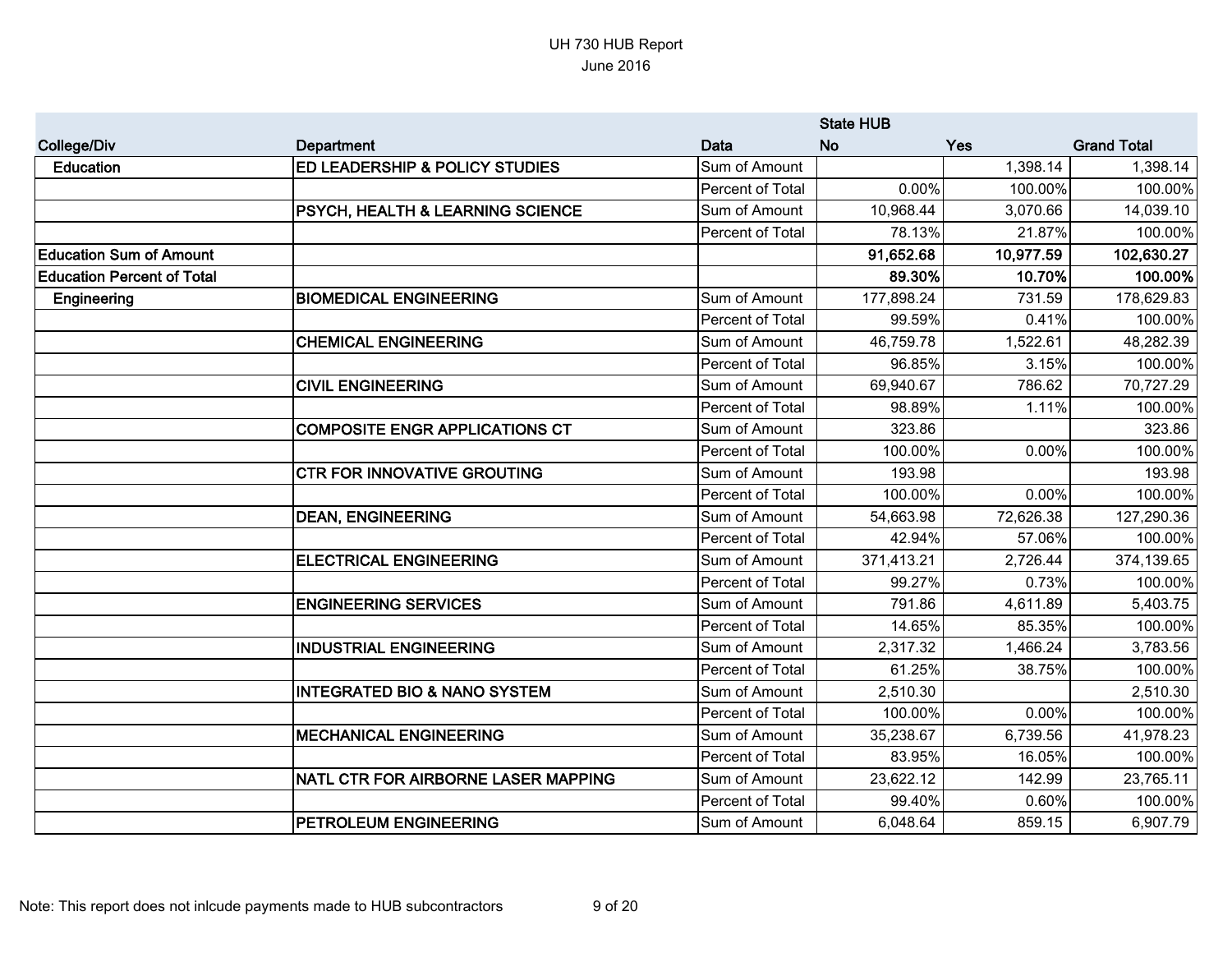|                                                         |                                                                |                  | <b>State HUB</b> |            |                    |
|---------------------------------------------------------|----------------------------------------------------------------|------------------|------------------|------------|--------------------|
| <b>College/Div</b>                                      | Department                                                     | Data             | <b>No</b>        | <b>Yes</b> | <b>Grand Total</b> |
| Engineering                                             | PETROLEUM ENGINEERING                                          | Percent of Total | 87.56%           | 12.44%     | 100.00%            |
|                                                         | SEVERE STORM PRED, EDU EVAC DIS                                | Sum of Amount    | 604.20           |            | 604.20             |
|                                                         |                                                                | Percent of Total | 100.00%          | 0.00%      | 100.00%            |
| <b>Engineering Sum of Amount</b>                        |                                                                |                  | 792,326.83       | 92,213.47  | 884,540.30         |
| <b>Engineering Percent of Total</b>                     |                                                                |                  | 89.57%           | 10.43%     | 100.00%            |
| <b>Graduate College of Social Work</b>                  | <b>ADMISSIONS-GCSW</b>                                         | Sum of Amount    | 531.81           | 190.51     | 722.32             |
|                                                         |                                                                | Percent of Total | 73.63%           | 26.37%     | 100.00%            |
|                                                         | ALUMNI, CAREER & DEVELOPMENT                                   | Sum of Amount    | 52.50            | 64.80      | 117.30             |
|                                                         |                                                                | Percent of Total | 44.76%           | 55.24%     | 100.00%            |
|                                                         | <b>AMERICAN HUMANICS</b>                                       | Sum of Amount    | 2,230.17         | 196.99     | 2,427.16           |
|                                                         |                                                                | Percent of Total | 91.88%           | 8.12%      | 100.00%            |
|                                                         | <b>CHILD &amp; FAMILY CENTER</b>                               | Sum of Amount    | 3,898.37         | 2,598.72   | 6,497.09           |
|                                                         |                                                                | Percent of Total | 60.00%           | 40.00%     | 100.00%            |
|                                                         | <b>DEAN, SOCIAL WORK</b>                                       | Sum of Amount    | 2,423.63         | 1,184.43   | 3,608.06           |
|                                                         |                                                                | Percent of Total | 67.17%           | 32.83%     | 100.00%            |
|                                                         | <b>DEVELOPMENT-GCSW</b>                                        | Sum of Amount    | 182.25           | 75.67      | 257.92             |
|                                                         |                                                                | Percent of Total | 70.66%           | 29.34%     | 100.00%            |
|                                                         | <b>FIELD OFFICE</b>                                            | Sum of Amount    |                  | 131.71     | 131.71             |
|                                                         |                                                                | Percent of Total | 0.00%            | 100.00%    | 100.00%            |
|                                                         | <b>GCSW INFORMATION TECHNOLOGY</b>                             | Sum of Amount    | 612.53           |            | 612.53             |
|                                                         |                                                                | Percent of Total | 100.00%          | 0.00%      | 100.00%            |
|                                                         | <b>GULEN INSTITUTE</b>                                         | Sum of Amount    | 55.17            |            | 55.17              |
|                                                         |                                                                | Percent of Total | 100.00%          | 0.00%      | 100.00%            |
| <b>Graduate College of Social Work Sum of Amount</b>    |                                                                |                  | 9,986.43         | 4,442.83   | 14,429.26          |
| <b>Graduate College of Social Work Percent of Total</b> |                                                                |                  | 69.21%           | 30.79%     | 100.00%            |
| <b>Honors College</b>                                   | <b>DEAN, HONORS COLLEGE</b>                                    | Sum of Amount    | 8,051.75         | 2,196.58   | 10,248.33          |
|                                                         |                                                                | Percent of Total | 78.57%           | 21.43%     | 100.00%            |
| Honors College Sum of Amount                            |                                                                |                  | 8,051.75         | 2,196.58   | 10,248.33          |
| <b>Honors College Percent of Total</b>                  |                                                                |                  | 78.57%           | 21.43%     | 100.00%            |
|                                                         | Hotel and Restaurant Management DEAN, HOTEL & RESTAURANT MANAG | Sum of Amount    | 14,634.78        | 2,058.42   | 16,693.20          |
|                                                         |                                                                | Percent of Total | 87.67%           | 12.33%     | 100.00%            |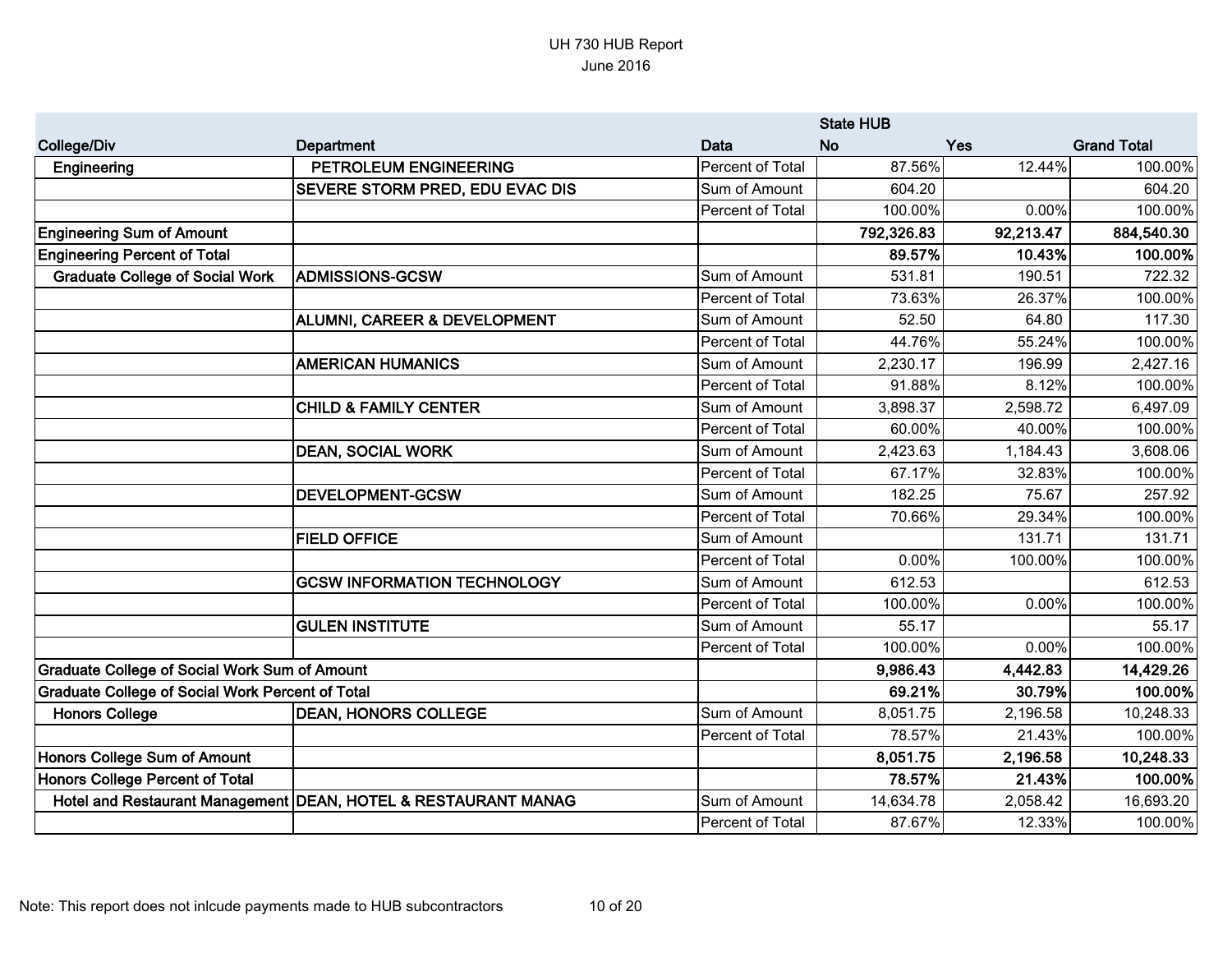|                                                  |                                                                 |                  | <b>State HUB</b> |           |                    |
|--------------------------------------------------|-----------------------------------------------------------------|------------------|------------------|-----------|--------------------|
| <b>College/Div</b>                               | Department                                                      | Data             | <b>No</b>        | Yes       | <b>Grand Total</b> |
|                                                  | Hotel and Restaurant Management HOTEL AND RESTAURANT MANAGEMENT | Sum of Amount    | 81,305.23        | 6,844.68  | 88,149.91          |
|                                                  |                                                                 | Percent of Total | 92.24%           | 7.76%     | 100.00%            |
| Hotel and Restaurant Management Sum of Amount    |                                                                 |                  | 95,940.01        | 8,903.10  | 104,843.11         |
| Hotel and Restaurant Management Percent of Total |                                                                 |                  | 91.51%           | 8.49%     | 100.00%            |
| <b>Law Center</b>                                | <b>BLAKELEY INSTITUTE</b>                                       | Sum of Amount    | 40.81            |           | 40.81              |
|                                                  |                                                                 | Percent of Total | 100.00%          | 0.00%     | 100.00%            |
|                                                  | <b>BUSINESS SERVICES, LAW</b>                                   | Sum of Amount    | 11,066.00        | 2,442.17  | 13,508.17          |
|                                                  |                                                                 | Percent of Total | 81.92%           | 18.08%    | 100.00%            |
|                                                  | <b>CAREER SERVICES, LAW</b>                                     | Sum of Amount    | 1,081.40         | 330.73    | 1,412.13           |
|                                                  |                                                                 | Percent of Total | 76.58%           | 23.42%    | 100.00%            |
|                                                  | <b>CENTER PROGRAMS, LAW</b>                                     | Sum of Amount    | 1,083.30         | 617.22    | 1,700.52           |
|                                                  |                                                                 | Percent of Total | 63.70%           | 36.30%    | 100.00%            |
|                                                  | CHAIRS AND PROFESSORSHIPS, LAW                                  | Sum of Amount    | 378.98           |           | 378.98             |
|                                                  |                                                                 | Percent of Total | 100.00%          | 0.00%     | 100.00%            |
|                                                  | <b>DEAN, LAW</b>                                                | Sum of Amount    | 7,498.61         | 1,140.91  | 8,639.52           |
|                                                  |                                                                 | Percent of Total | 86.79%           | 13.21%    | 100.00%            |
|                                                  | <b>EXTERNAL AFFAIRS, LAW</b>                                    | Sum of Amount    | 748.99           | 348.60    | 1,097.59           |
|                                                  |                                                                 | Percent of Total | 68.24%           | 31.76%    | 100.00%            |
|                                                  | <b>FACILITIES, LAW</b>                                          | Sum of Amount    | 7,187.15         | 471.01    | 7,658.16           |
|                                                  |                                                                 | Percent of Total | 93.85%           | 6.15%     | 100.00%            |
|                                                  | <b>FACULTY SUPPORT LAW</b>                                      | Sum of Amount    | 6,611.07         | 1,787.92  | 8,398.99           |
|                                                  |                                                                 | Percent of Total | 78.71%           | 21.29%    | 100.00%            |
|                                                  | <b>HEALTH LAW &amp; POLICY INSTITUTE</b>                        | Sum of Amount    | 199.00           | 77.95     | 276.95             |
|                                                  |                                                                 | Percent of Total | 71.85%           | 28.15%    | 100.00%            |
|                                                  | <b>INST OF HIGHER EDU &amp; GOVERNANCE LAW</b>                  | Sum of Amount    | 241.15           | 498.52    | 739.67             |
|                                                  |                                                                 | Percent of Total | 32.60%           | 67.40%    | 100.00%            |
|                                                  | <b>LAW</b>                                                      | Sum of Amount    |                  | 302.23    | 302.23             |
|                                                  |                                                                 | Percent of Total | 0.00%            | 100.00%   | 100.00%            |
|                                                  | <b>LAW FOUNDATION</b>                                           | Sum of Amount    | 202.87           |           | 202.87             |
|                                                  |                                                                 | Percent of Total | 100.00%          | 0.00%     | 100.00%            |
|                                                  | <b>LAW INFORMATION TECHNOLOGY</b>                               | Sum of Amount    | 29,425.74        | 34,623.58 | 64,049.32          |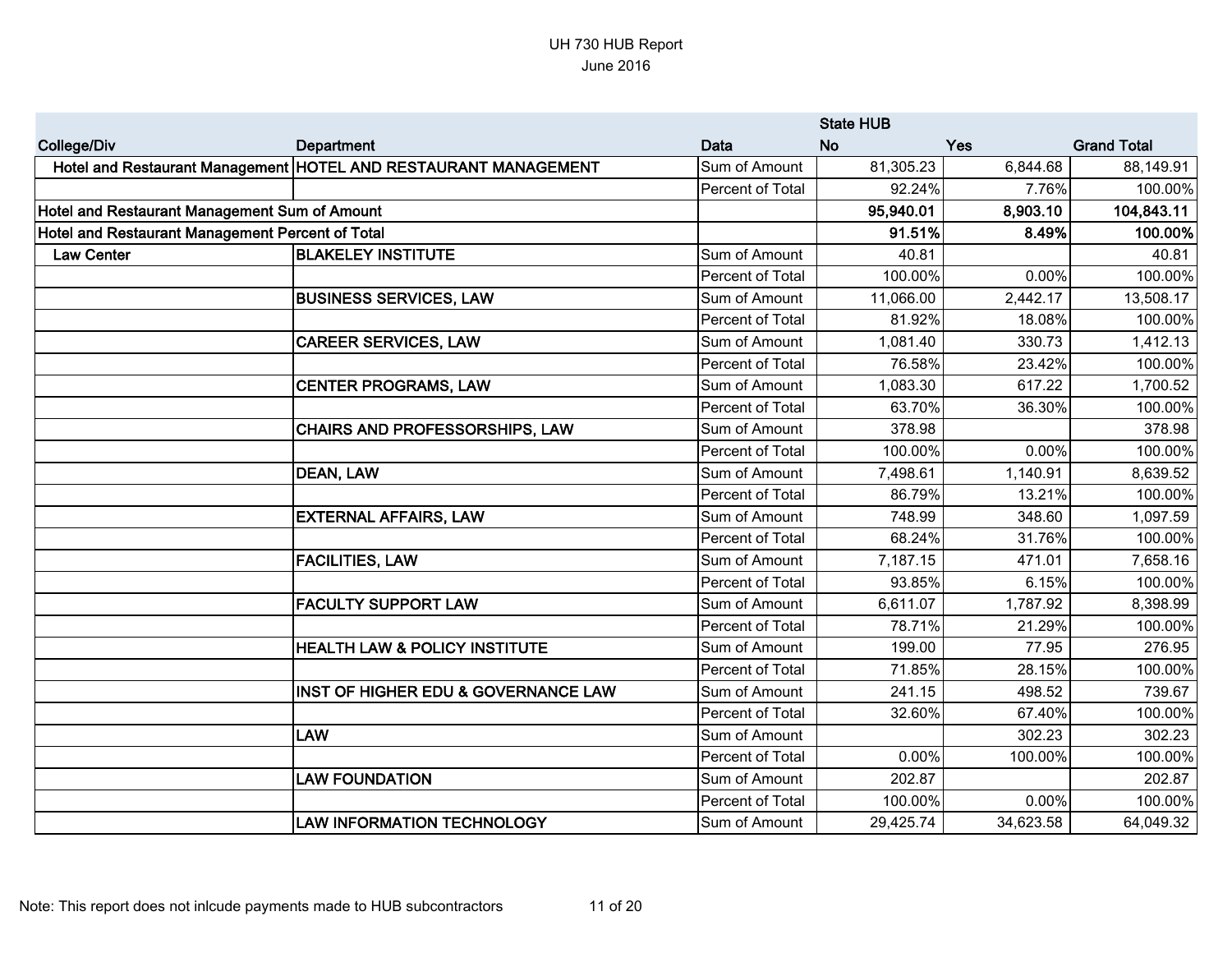|                                         |                                          |                  | <b>State HUB</b> |            |                    |
|-----------------------------------------|------------------------------------------|------------------|------------------|------------|--------------------|
| <b>College/Div</b>                      | <b>Department</b>                        | Data             | <b>No</b>        | <b>Yes</b> | <b>Grand Total</b> |
| <b>Law Center</b>                       | <b>LAW INFORMATION TECHNOLOGY</b>        | Percent of Total | 45.94%           | 54.06%     | 100.00%            |
|                                         | <b>LAW LIBRARY</b>                       | Sum of Amount    | 67,842.83        | 101.28     | 67,944.11          |
|                                         |                                          | Percent of Total | 99.85%           | 0.15%      | 100.00%            |
|                                         | <b>LEGAL AID CLINIC, LAW</b>             | Sum of Amount    | 508.67           | 445.64     | 954.31             |
|                                         |                                          | Percent of Total | 53.30%           | 46.70%     | 100.00%            |
|                                         | <b>LEGAL RESEARCH &amp; WRITING, LAW</b> | Sum of Amount    | 28.08            | 2,251.67   | 2,279.75           |
|                                         |                                          | Percent of Total | 1.23%            | 98.77%     | 100.00%            |
|                                         | PUBLIC RELS & MARKETING, LAW             | Sum of Amount    | 2,462.60         |            | 2,462.60           |
|                                         |                                          | Percent of Total | 100.00%          | 0.00%      | 100.00%            |
|                                         | <b>STUDENT ORGANIZATION, LAW</b>         | Sum of Amount    | 13,513.09        |            | 13,513.09          |
|                                         |                                          | Percent of Total | 100.00%          | 0.00%      | 100.00%            |
|                                         | <b>STUDENT SERVICES, LAW</b>             | Sum of Amount    | 21,474.27        | 11,550.59  | 33,024.86          |
|                                         |                                          | Percent of Total | 65.02%           | 34.98%     | 100.00%            |
| <b>Law Center Sum of Amount</b>         |                                          |                  | 171,594.61       | 56,990.02  | 228,584.63         |
| <b>Law Center Percent of Total</b>      |                                          |                  | 75.07%           | 24.93%     | 100.00%            |
| <b>Liberal Arts and Social Sciences</b> | <b>AEROSPACE STUDIES</b>                 | Sum of Amount    | 1,132.69         | 644.29     | 1,776.98           |
|                                         |                                          | Percent of Total | 63.74%           | 36.26%     | 100.00%            |
|                                         | <b>AFRICAN-AMERICAN STUDIES</b>          | Sum of Amount    | 2,115.91         | 1,040.66   | 3,156.57           |
|                                         |                                          | Percent of Total | 67.03%           | 32.97%     | 100.00%            |
|                                         | <b>ARTE PUBLICO</b>                      | Sum of Amount    | 39,808.73        | 282.16     | 40,090.89          |
|                                         |                                          | Percent of Total | 99.30%           | 0.70%      | 100.00%            |
|                                         | <b>CENTER FOR PUBLIC HISTORY</b>         | Sum of Amount    | 4,566.88         | 790.15     | 5,357.03           |
|                                         |                                          | Percent of Total | 85.25%           | 14.75%     | 100.00%            |
|                                         | <b>COMMUNICATION</b>                     | Sum of Amount    | (282.79)         | 77,442.22  | 77,159.43          |
|                                         |                                          | Percent of Total | $-0.37%$         | 100.37%    | 100.00%            |
|                                         | <b>COMMUNICATIONS DISORDERS</b>          | Sum of Amount    | 3,615.39         | 379.81     | 3,995.20           |
|                                         |                                          | Percent of Total | 90.49%           | 9.51%      | 100.00%            |
|                                         | <b>COMPARATIVE CULTURAL STUDIES</b>      | Sum of Amount    | 980.18           | 398.42     | 1,378.60           |
|                                         |                                          | Percent of Total | 71.10%           | 28.90%     | 100.00%            |
|                                         | DEAN, LIBERAL ARTS & SOC SCI             | Sum of Amount    | 37,302.59        | 3,725.38   | 41,027.97          |
|                                         |                                          | Percent of Total | 90.92%           | 9.08%      | 100.00%            |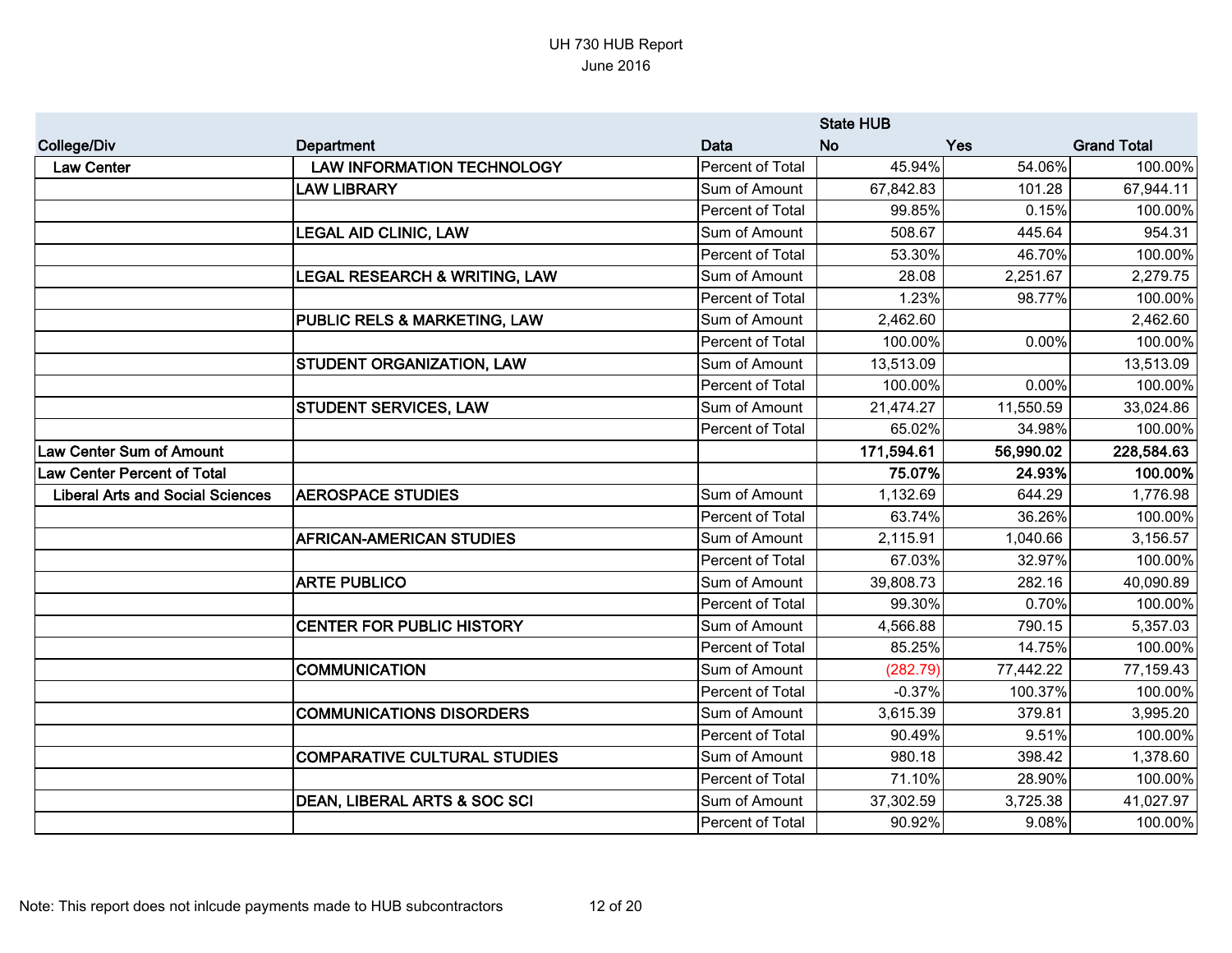|                                                |                                       |                         | <b>State HUB</b> |            |                    |
|------------------------------------------------|---------------------------------------|-------------------------|------------------|------------|--------------------|
| <b>College/Div</b>                             | <b>Department</b>                     | Data                    | <b>No</b>        | <b>Yes</b> | <b>Grand Total</b> |
| <b>Liberal Arts and Social Sciences</b>        | <b>ECONOMICS</b>                      | Sum of Amount           | 5,379.73         | 269.16     | 5,648.89           |
|                                                |                                       | Percent of Total        | 95.24%           | 4.76%      | 100.00%            |
|                                                | <b>ENGLISH</b>                        | Sum of Amount           | 30,922.10        | 1,641.79   | 32,563.89          |
|                                                |                                       | Percent of Total        | 94.96%           | 5.04%      | 100.00%            |
|                                                | <b>HEALTH AND HUMAN PERFORMANCE</b>   | Sum of Amount           | 72,571.78        | 225.00     | 72,796.78          |
|                                                |                                       | Percent of Total        | 99.69%           | 0.31%      | 100.00%            |
|                                                | <b>HISPANIC STUDIES</b>               | Sum of Amount           | 3,991.52         | 683.17     | 4,674.69           |
|                                                |                                       | Percent of Total        | 85.39%           | 14.61%     | 100.00%            |
|                                                | <b>HISTORY</b>                        | Sum of Amount           | 6,874.46         | 2,050.44   | 8,924.90           |
|                                                |                                       | Percent of Total        | 77.03%           | 22.97%     | 100.00%            |
|                                                | <b>HOBBY CENTER FOR PUBLIC POLICY</b> | Sum of Amount           | 7,785.44         | 572.64     | 8,358.08           |
|                                                |                                       | Percent of Total        | 93.15%           | 6.85%      | 100.00%            |
|                                                | <b>MEXICAN-AMERICAN STUDIES</b>       | Sum of Amount           | 7,433.88         | 1,279.36   | 8,713.24           |
|                                                |                                       | <b>Percent of Total</b> | 85.32%           | 14.68%     | 100.00%            |
|                                                | <b>MILITARY SCIENCE</b>               | Sum of Amount           | 846.62           |            | 846.62             |
|                                                |                                       | Percent of Total        | 100.00%          | 0.00%      | 100.00%            |
|                                                | <b>MODERN AND CLASSICAL LANGUAGES</b> | Sum of Amount           | 770.62           | 306.44     | 1,077.06           |
|                                                |                                       | Percent of Total        | 71.55%           | 28.45%     | 100.00%            |
|                                                | <b>PHILOSOPHY</b>                     | Sum of Amount           | 225.87           | 58.38      | 284.25             |
|                                                |                                       | Percent of Total        | 79.46%           | 20.54%     | 100.00%            |
|                                                | <b>POLITICAL SCIENCE</b>              | Sum of Amount           | 11,927.65        | 10,459.12  | 22,386.77          |
|                                                |                                       | Percent of Total        | 53.28%           | 46.72%     | 100.00%            |
|                                                | <b>PSYCHOLOGY</b>                     | Sum of Amount           | 32,836.57        | 20,620.39  | 53,456.96          |
|                                                |                                       | Percent of Total        | 61.43%           | 38.57%     | 100.00%            |
|                                                | PUBLIC ADMINISTRATION PROGRAM         | Sum of Amount           | 226.84           |            | 226.84             |
|                                                |                                       | Percent of Total        | 100.00%          | 0.00%      | 100.00%            |
|                                                | <b>SOCIOLOGY</b>                      | Sum of Amount           | 4,134.84         | 1,553.79   | 5,688.63           |
|                                                |                                       | Percent of Total        | 72.69%           | 27.31%     | 100.00%            |
|                                                | <b>WOMEN'S STUDIES PROGRAM</b>        | Sum of Amount           | 1,469.50         | 109.92     | 1,579.42           |
|                                                |                                       | Percent of Total        | 93.04%           | 6.96%      | 100.00%            |
| Liberal Arts and Social Sciences Sum of Amount |                                       |                         | 276,637.00       | 124,532.69 | 401,169.69         |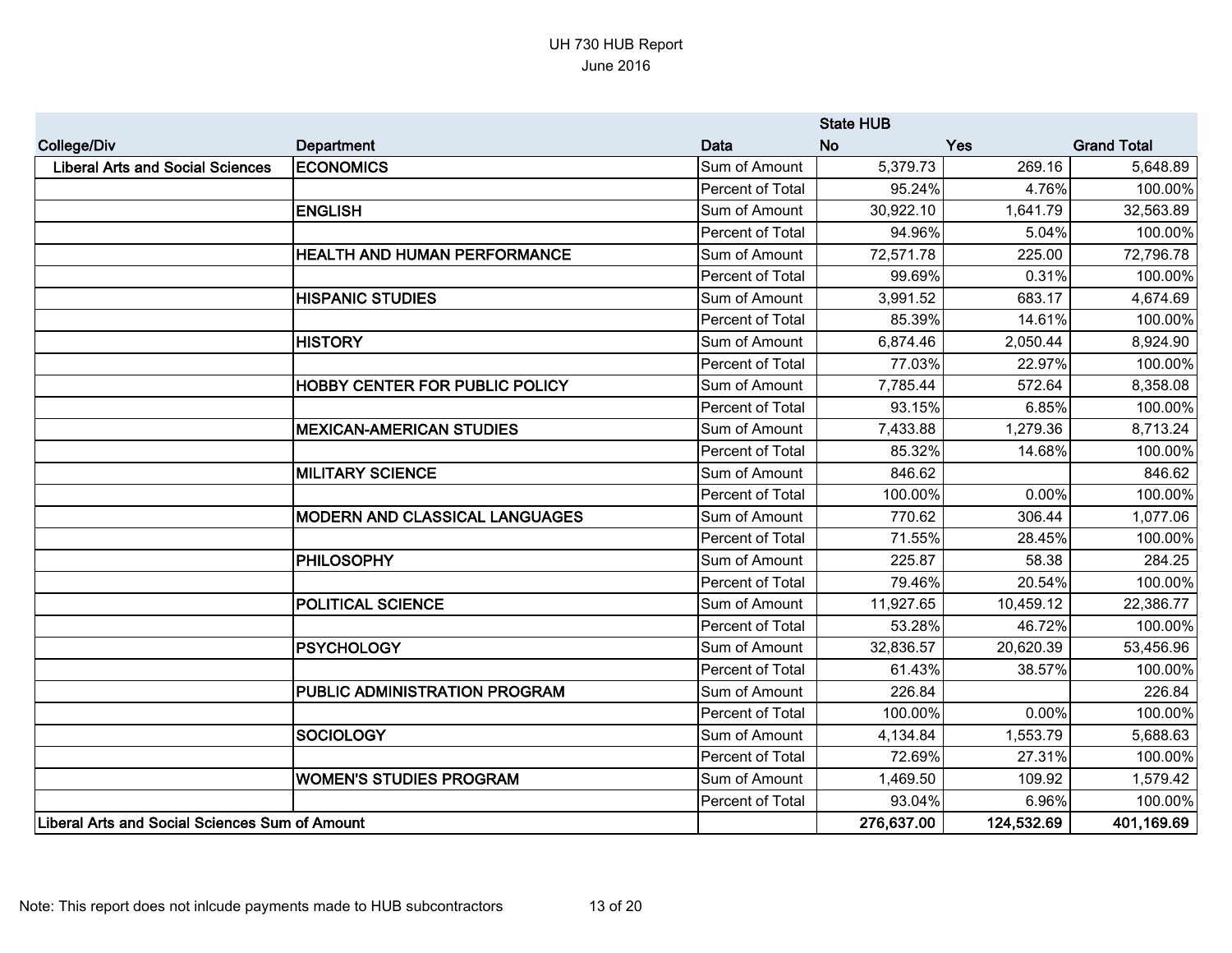|                                                   |                                                       | <b>State HUB</b> |            |            |                    |
|---------------------------------------------------|-------------------------------------------------------|------------------|------------|------------|--------------------|
| <b>College/Div</b>                                | Department                                            | <b>Data</b>      | <b>No</b>  | Yes        | <b>Grand Total</b> |
| Liberal Arts and Social Sciences Percent of Total |                                                       |                  | 68.96%     | 31.04%     | 100.00%            |
| Library                                           | UNIVERSITY LIBRARIES                                  | Sum of Amount    | 471,520.35 | 113,143.58 | 584,663.93         |
|                                                   |                                                       | Percent of Total | 80.65%     | 19.35%     | 100.00%            |
| <b>Library Sum of Amount</b>                      |                                                       |                  | 471,520.35 | 113,143.58 | 584,663.93         |
| <b>Library Percent of Total</b>                   |                                                       |                  | 80.65%     | 19.35%     | 100.00%            |
| <b>Natural Science and Mathematics</b>            | <b>BIOLOGY &amp; BIOCHEMISTRY</b>                     | Sum of Amount    | 265,308.79 | 12,668.07  | 277,976.86         |
|                                                   |                                                       | Percent of Total | 95.44%     | 4.56%      | 100.00%            |
|                                                   | <b>CHEMISTRY</b>                                      | Sum of Amount    | 108,904.93 | 2,441.16   | 111,346.09         |
|                                                   |                                                       | Percent of Total | 97.81%     | 2.19%      | 100.00%            |
|                                                   | <b>COMPUTER SCIENCE</b>                               | Sum of Amount    | 23,433.33  | 2,470.36   | 25,903.69          |
|                                                   |                                                       | Percent of Total | 90.46%     | 9.54%      | 100.00%            |
|                                                   | CTR FOR APPLIED GEOSC & ENERGY (CAGE)                 | Sum of Amount    | 56.43      |            | 56.43              |
|                                                   |                                                       | Percent of Total | 100.00%    | 0.00%      | 100.00%            |
|                                                   | <b>CTR FOR NUCLEAR RECEPTORS &amp; CELL SIGNALING</b> | Sum of Amount    | 60,126.19  | 2,782.90   | 62,909.09          |
|                                                   |                                                       | Percent of Total | 95.58%     | 4.42%      | 100.00%            |
|                                                   | <b>DEAN, NATURAL SCIENCE &amp; MATHE</b>              | Sum of Amount    | 16,211.04  | 8,909.54   | 25,120.58          |
|                                                   |                                                       | Percent of Total | 64.53%     | 35.47%     | 100.00%            |
|                                                   | <b>EARTH AND ATMOSPHERIC SCIENCES</b>                 | Sum of Amount    | 91,155.33  | 9,832.97   | 100,988.30         |
|                                                   |                                                       | Percent of Total | 90.26%     | 9.74%      | 100.00%            |
|                                                   | <b>HOUSTON COASTAL CENTER</b>                         | Sum of Amount    | 259.12     |            | 259.12             |
|                                                   |                                                       | Percent of Total | 100.00%    | 0.00%      | 100.00%            |
|                                                   | INST FOR CLIMATE/ATMOSPHERIC SCIENCE (CAS)            | Sum of Amount    | 568.79     |            | 568.79             |
|                                                   |                                                       | Percent of Total | 100.00%    | 0.00%      | 100.00%            |
|                                                   | <b>MATHEMATICS</b>                                    | Sum of Amount    | 39,913.05  | 1,800.25   | 41,713.30          |
|                                                   |                                                       | Percent of Total | 95.68%     | 4.32%      | 100.00%            |
|                                                   | <b>PHYSICS</b>                                        | Sum of Amount    | 88,924.49  | 1,251.54   | 90,176.03          |
|                                                   |                                                       | Percent of Total | 98.61%     | 1.39%      | 100.00%            |
| Natural Science and Mathematics Sum of Amount     |                                                       |                  | 694,861.49 | 42,156.79  | 737,018.28         |
| Natural Science and Mathematics Percent of Total  |                                                       |                  | 94.28%     | 5.72%      | 100.00%            |
| Optometry                                         | <b>DEAN, OPTOMETRY</b>                                | Sum of Amount    | 21,328.78  | 1,285.98   | 22,614.76          |
|                                                   |                                                       | Percent of Total | 94.31%     | 5.69%      | 100.00%            |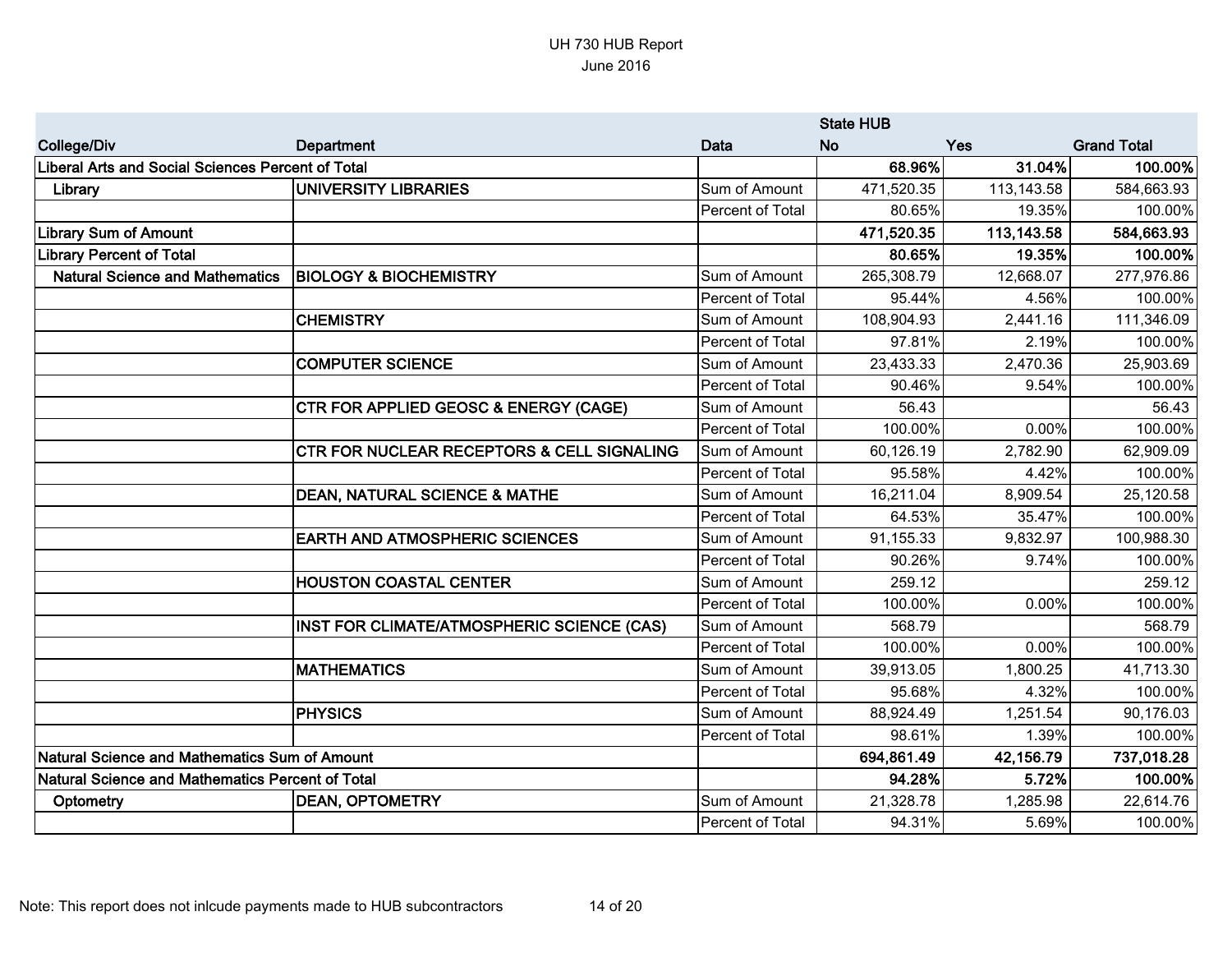|                                   |                                          | <b>State HUB</b> |            |           |                    |
|-----------------------------------|------------------------------------------|------------------|------------|-----------|--------------------|
| <b>College/Div</b>                | Department                               | Data             | <b>No</b>  | Yes       | <b>Grand Total</b> |
| Optometry                         | <b>OPT VISION SCIENCES</b>               | Sum of Amount    | 72,653.16  | 3,558.44  | 76,211.60          |
|                                   |                                          | Percent of Total | 95.33%     | 4.67%     | 100.00%            |
|                                   | <b>OPTOMETRY CLINIC</b>                  | Sum of Amount    | 378,510.82 | 46,587.83 | 425,098.65         |
|                                   |                                          | Percent of Total | 89.04%     | 10.96%    | 100.00%            |
| <b>Optometry Sum of Amount</b>    |                                          |                  | 472,492.76 | 51,432.25 | 523,925.01         |
| <b>Optometry Percent of Total</b> |                                          |                  | 90.18%     | 9.82%     | 100.00%            |
| Pharmacy                          | <b>DEAN, PHARMACY</b>                    | Sum of Amount    | 53,063.30  | 2,841.06  | 55,904.36          |
|                                   |                                          | Percent of Total | 94.92%     | 5.08%     | 100.00%            |
|                                   | <b>EXPERIENTIAL PROGRAMS</b>             | Sum of Amount    | 17,414.89  | 315.16    | 17,730.05          |
|                                   |                                          | Percent of Total | 98.22%     | 1.78%     | 100.00%            |
|                                   | <b>INSTITUTE FOR DRUG EDUCATION</b>      | Sum of Amount    | 1,426.96   |           | 1,426.96           |
|                                   |                                          | Percent of Total | 100.00%    | 0.00%     | 100.00%            |
|                                   | PHAR HEALTH OUTCOMES & POLICY            | Sum of Amount    | 977.44     | 85.00     | 1,062.44           |
|                                   |                                          | Percent of Total | 92.00%     | 8.00%     | 100.00%            |
|                                   | PHARM PRACTICE & TRANS RESEARCH          | Sum of Amount    | 130,841.05 | 803.25    | 131,644.30         |
|                                   |                                          | Percent of Total | 99.39%     | 0.61%     | 100.00%            |
|                                   | PHARMACOLOGICAL & PHARMACEUTIC           | Sum of Amount    | 122,129.00 | 3,250.17  | 125,379.17         |
|                                   |                                          | Percent of Total | 97.41%     | 2.59%     | 100.00%            |
|                                   | <b>STUDENT SERVICES PHARMACY</b>         | Sum of Amount    | 4,386.09   | 715.98    | 5,102.07           |
|                                   |                                          | Percent of Total | 85.97%     | 14.03%    | 100.00%            |
| <b>Pharmacy Sum of Amount</b>     |                                          |                  | 330,238.73 | 8,010.62  | 338,249.35         |
| <b>Pharmacy Percent of Total</b>  |                                          |                  | 97.63%     | 2.37%     | 100.00%            |
| Research                          | ADV SUPERCONDUCTIVITY MANUF INST (ASMI)  | Sum of Amount    | 9,510.92   |           | 9,510.92           |
|                                   |                                          | Percent of Total | 100.00%    | 0.00%     | 100.00%            |
|                                   | <b>ANIMAL CARE OPERATIONS</b>            | Sum of Amount    | 23,008.85  | 844.60    | 23,853.45          |
|                                   |                                          | Percent of Total | 96.46%     | 3.54%     | 100.00%            |
|                                   | <b>BUSINESS OPERATIONS &amp; IT</b>      | Sum of Amount    | 2,851.78   | 1,408.29  | 4,260.07           |
|                                   |                                          | Percent of Total | 66.94%     | 33.06%    | 100.00%            |
|                                   | CENTER FOR ADVANCED COMPUTING & DATA SYS | Sum of Amount    | 2,963.08   |           | 2,963.08           |
|                                   |                                          | Percent of Total | 100.00%    | 0.00%     | 100.00%            |
|                                   | <b>CENTER FOR ADVANCED MATERIALS</b>     | Sum of Amount    | 870.85     |           | 870.85             |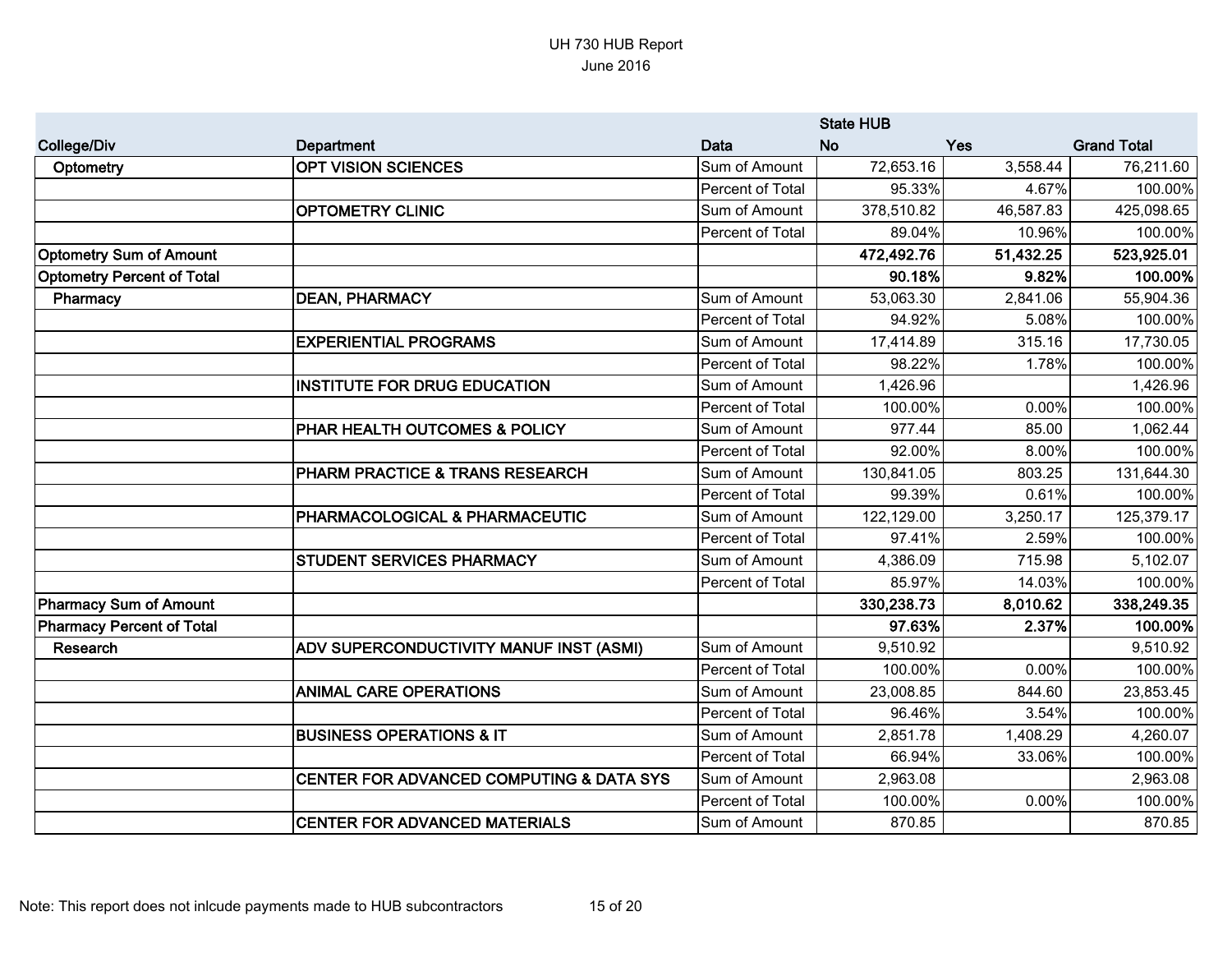|                                  |                                                | <b>State HUB</b> |              |           |                    |
|----------------------------------|------------------------------------------------|------------------|--------------|-----------|--------------------|
| <b>College/Div</b>               | <b>Department</b>                              | Data             | <b>No</b>    | Yes       | <b>Grand Total</b> |
| Research                         | <b>CENTER FOR ADVANCED MATERIALS</b>           | Percent of Total | 100.00%      | 0.00%     | 100.00%            |
|                                  | <b>CENTER FOR INDUSTRIAL PARTNERS</b>          | Sum of Amount    | 4,050.00     |           | 4,050.00           |
|                                  |                                                | Percent of Total | 100.00%      | 0.00%     | 100.00%            |
|                                  | <b>DOR COMMUNICATIONS</b>                      | Sum of Amount    | 121.33       |           | 121.33             |
|                                  |                                                | Percent of Total | 100.00%      | 0.00%     | 100.00%            |
|                                  | <b>ENVIRONMENT HEALTH &amp; LIFE SAFETY</b>    | Sum of Amount    | 9,636.27     | 470.00    | 10,106.27          |
|                                  |                                                | Percent of Total | 95.35%       | 4.65%     | 100.00%            |
|                                  | <b>GRANT DEVELOPMENT</b>                       | Sum of Amount    | 1,020.00     | 356.12    | 1,376.12           |
|                                  |                                                | Percent of Total | 74.12%       | 25.88%    | 100.00%            |
|                                  | <b>GRANTS AND CONTRACTS</b>                    | Sum of Amount    | 3,608.41     |           | 3,608.41           |
|                                  |                                                | Percent of Total | 100.00%      | 0.00%     | 100.00%            |
|                                  | OFFICE OF INTELLECTUAL PROPERTY MGMT           | Sum of Amount    | 379,751.77   | 638.73    | 380,390.50         |
|                                  |                                                | Percent of Total | 99.83%       | 0.17%     | 100.00%            |
|                                  | <b>RESEARCH</b>                                | Sum of Amount    | 15,350.35    | 8,818.81  | 24,169.16          |
|                                  |                                                | Percent of Total | 63.51%       | 36.49%    | 100.00%            |
|                                  | <b>RESEARCH INVESTMENT FUND</b>                | Sum of Amount    | 157,853.03   |           | 157,853.03         |
|                                  |                                                | Percent of Total | 100.00%      | 0.00%     | 100.00%            |
|                                  | <b>RESEARCH POLICIES/COMPLIANCE/COMMITTEES</b> | Sum of Amount    | 976.51       |           | 976.51             |
|                                  |                                                | Percent of Total | 100.00%      | 0.00%     | 100.00%            |
|                                  | <b>TIMES</b>                                   | Sum of Amount    | 30,032.86    | 607.12    | 30,639.98          |
|                                  |                                                | Percent of Total | 98.02%       | 1.98%     | 100.00%            |
|                                  | TX CTR SUPERCONDUCTIVITY AT UH                 | Sum of Amount    | 561,204.77   | 1,446.17  | 562,650.94         |
|                                  |                                                | Percent of Total | 99.74%       | 0.26%     | 100.00%            |
|                                  | TX OBESITY RESEARCH CENTER                     | Sum of Amount    | 50.82        |           | 50.82              |
|                                  |                                                | Percent of Total | 100.00%      | 0.00%     | 100.00%            |
|                                  | UH SEQUENCING CORE FACILITY                    | Sum of Amount    | 250.78       |           | 250.78             |
|                                  |                                                | Percent of Total | 100.00%      | 0.00%     | 100.00%            |
| <b>Research Sum of Amount</b>    |                                                |                  | 1,203,112.38 | 14,589.84 | 1,217,702.22       |
| <b>Research Percent of Total</b> |                                                |                  | 98.80%       | 1.20%     | 100.00%            |
| <b>School of Nursing</b>         | <b>DEAN, SCHOOL OF NURSING</b>                 | Sum of Amount    | 38,646.20    | 15,761.00 | 54,407.20          |
|                                  |                                                | Percent of Total | 71.03%       | 28.97%    | 100.00%            |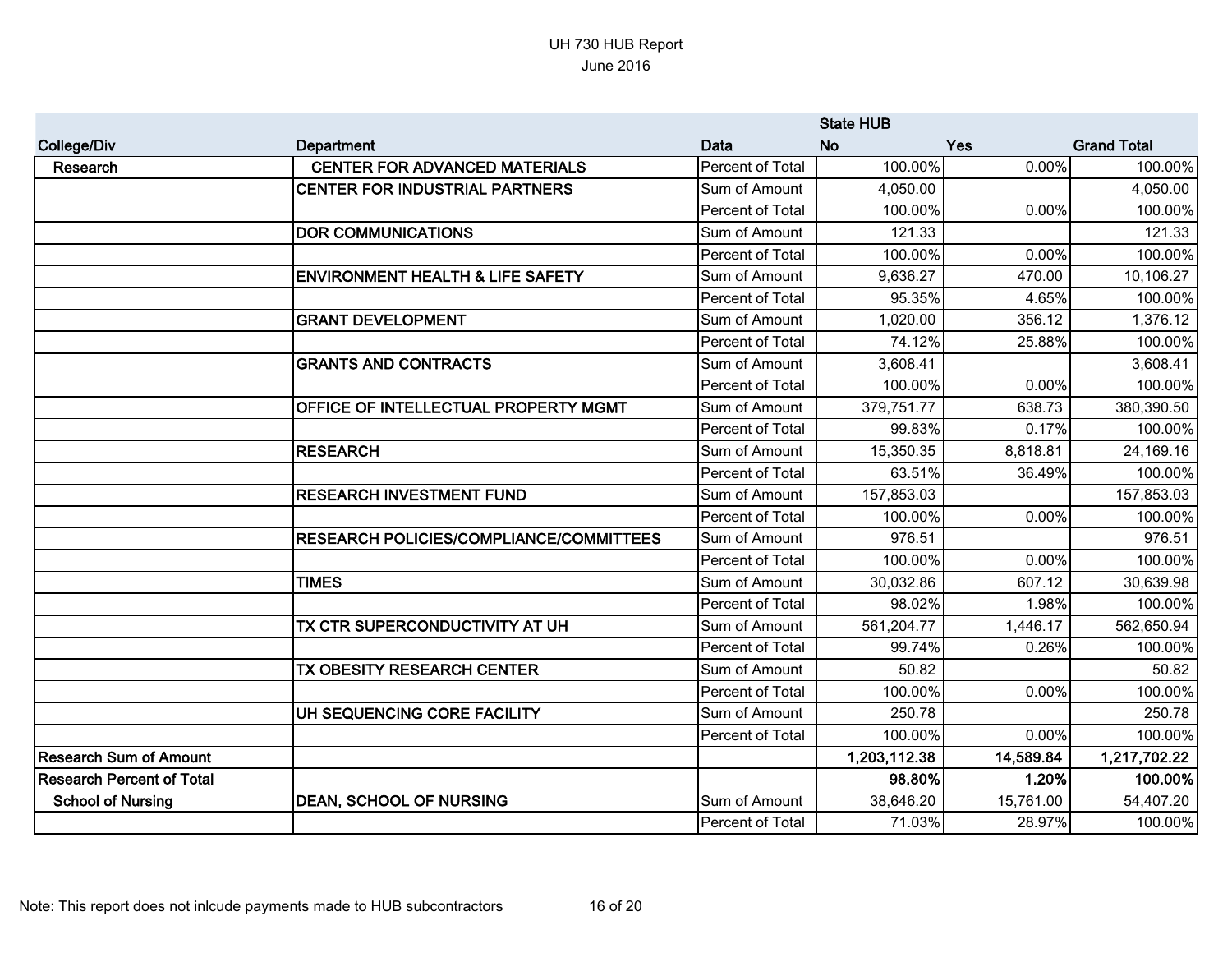|                                           |                                                  | <b>State HUB</b>        |            |           |                    |
|-------------------------------------------|--------------------------------------------------|-------------------------|------------|-----------|--------------------|
| <b>College/Div</b>                        | Department                                       | <b>Data</b>             | No.        | Yes       | <b>Grand Total</b> |
| <b>School of Nursing Sum of Amount</b>    |                                                  |                         | 38,646.20  | 15,761.00 | 54,407.20          |
| <b>School of Nursing Percent of Total</b> |                                                  |                         | 71.03%     | 28.97%    | 100.00%            |
| <b>Student Affairs</b>                    | <b>ADMISSIONS</b>                                | Sum of Amount           | 48,453.28  | 4,745.85  | 53,199.13          |
|                                           |                                                  | Percent of Total        | 91.08%     | 8.92%     | 100.00%            |
|                                           | <b>CAMPUS RECREATION</b>                         | Sum of Amount           | 49,005.52  |           | 49,005.52          |
|                                           |                                                  | Percent of Total        | 100.00%    | 0.00%     | 100.00%            |
|                                           | <b>CAMPUS SOLUTIONS SERVICES</b>                 | Sum of Amount           | 24,463.61  | 386.00    | 24,849.61          |
|                                           |                                                  | Percent of Total        | 98.45%     | 1.55%     | 100.00%            |
|                                           | <b>CENTER FOR DIVERSITY &amp; INCLUSION</b>      | Sum of Amount           | 2,535.07   | 765.20    | 3,300.27           |
|                                           |                                                  | Percent of Total        | 76.81%     | 23.19%    | 100.00%            |
|                                           | <b>CENTER FOR FRATERNITY &amp; SORORITY LIFE</b> | Sum of Amount           | 311.60     | 128.18    | 439.78             |
|                                           |                                                  | Percent of Total        | 70.85%     | 29.15%    | 100.00%            |
|                                           | <b>CENTER FOR STUDENT INVOLVEMENT</b>            | Sum of Amount           | 312,782.42 | 10,074.62 | 322,857.04         |
|                                           |                                                  | Percent of Total        | 96.88%     | 3.12%     | 100.00%            |
|                                           | <b>CENTER FOR STUDENT MEDIA</b>                  | Sum of Amount           | 7,667.18   | 303.55    | 7,970.73           |
|                                           |                                                  | <b>Percent of Total</b> | 96.19%     | 3.81%     | 100.00%            |
|                                           | <b>CENTER FOR STUDENTS W/DISABILITIES</b>        | Sum of Amount           | 18,470.79  | 5,434.24  | 23,905.03          |
|                                           |                                                  | Percent of Total        | 77.27%     | 22.73%    | 100.00%            |
|                                           | <b>CHILDREN'S LEARNING CENTER</b>                | Sum of Amount           | 13,961.71  | 1,435.04  | 15,396.75          |
|                                           |                                                  | Percent of Total        | 90.68%     | 9.32%     | 100.00%            |
|                                           | <b>COUNSELING AND PSYCH SVCS</b>                 | Sum of Amount           | 685.57     | 1,727.96  | 2,413.53           |
|                                           |                                                  | Percent of Total        | 28.41%     | 71.59%    | 100.00%            |
|                                           | <b>DEAN OF STUDENTS</b>                          | Sum of Amount           | 733.32     | 1,491.85  | 2,225.17           |
|                                           |                                                  | Percent of Total        | 32.96%     | 67.04%    | 100.00%            |
|                                           | <b>ENROLLMENT MANAGEMENT SERVICES</b>            | Sum of Amount           | 1,472.85   | 416.43    | 1,889.28           |
|                                           |                                                  | Percent of Total        | 77.96%     | 22.04%    | 100.00%            |
|                                           | <b>LGBTQ RESOURCE CENTER</b>                     | Sum of Amount           | 1,228.26   |           | 1,228.26           |
|                                           |                                                  | Percent of Total        | 100.00%    | 0.00%     | 100.00%            |
|                                           | OFFICE OF THE UNIVERSITY REGISTRAR               | Sum of Amount           | 7,230.46   | 119.17    | 7,349.63           |
|                                           |                                                  | Percent of Total        | 98.38%     | 1.62%     | 100.00%            |
|                                           | <b>RELIGION CENTER</b>                           | Sum of Amount           | 1,434.33   |           | 1,434.33           |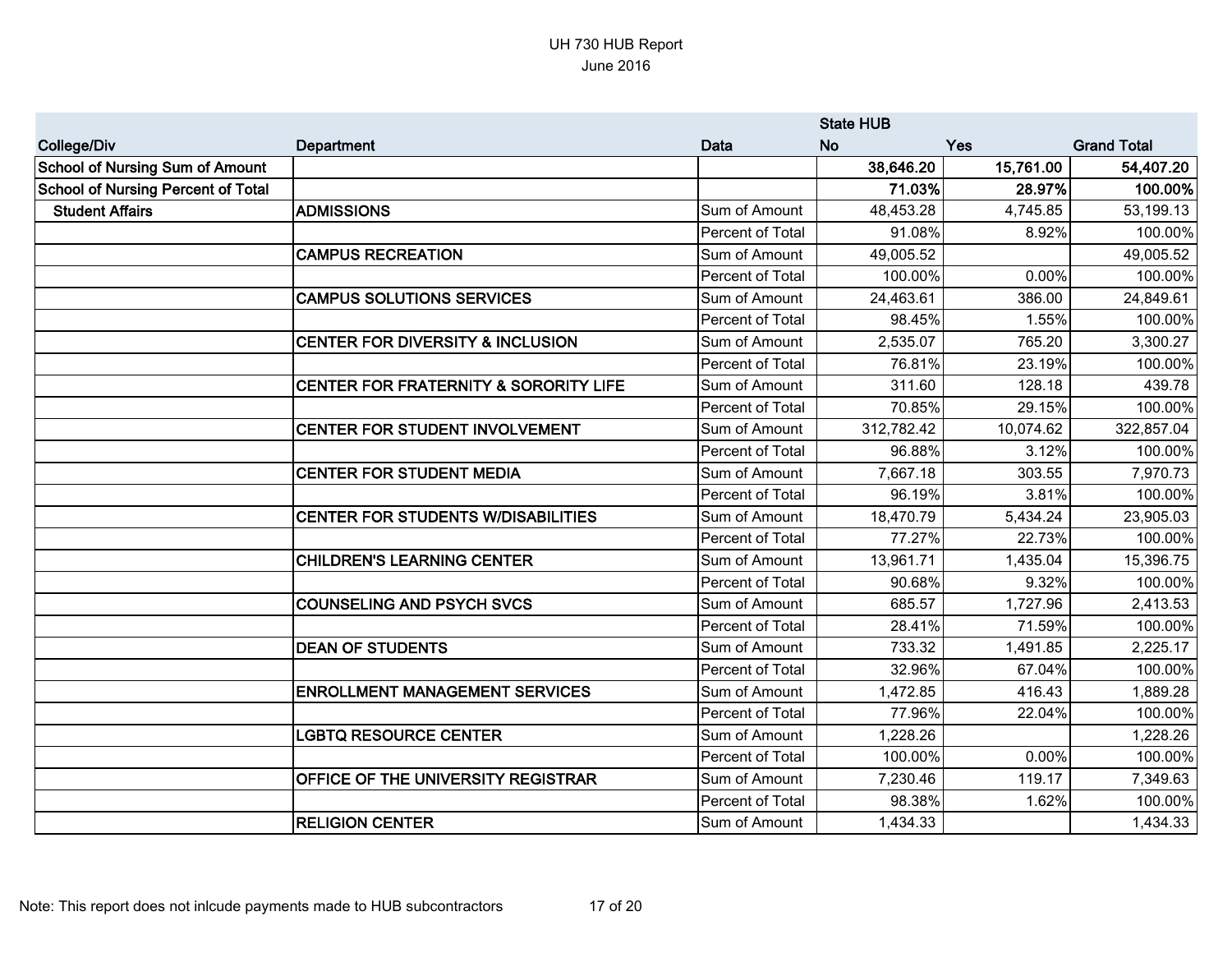|                                         |                                           |                         | <b>State HUB</b> |           |                    |
|-----------------------------------------|-------------------------------------------|-------------------------|------------------|-----------|--------------------|
| <b>College/Div</b>                      | <b>Department</b>                         | Data                    | <b>No</b>        | Yes       | <b>Grand Total</b> |
| <b>Student Affairs</b>                  | <b>RELIGION CENTER</b>                    | Percent of Total        | 100.00%          | 0.00%     | 100.00%            |
|                                         | <b>SCHOLARSHIPS AND FINANCIAL AID</b>     | Sum of Amount           | 6,576.11         | 3,993.91  | 10,570.02          |
|                                         |                                           | Percent of Total        | 62.21%           | 37.79%    | 100.00%            |
|                                         | <b>STU COMMUNICATION &amp; MARKETING</b>  | Sum of Amount           | 416.00           |           | 416.00             |
|                                         |                                           | <b>Percent of Total</b> | 100.00%          | 0.00%     | 100.00%            |
|                                         | <b>STUDENT AFFAIRS</b>                    | Sum of Amount           | 2,865.55         | 2,802.70  | 5,668.25           |
|                                         |                                           | <b>Percent of Total</b> | 50.55%           | 49.45%    | 100.00%            |
|                                         | STUDENT AFFAIRS BUSINESS SERVICES         | Sum of Amount           | 175.84           | 401.54    | 577.38             |
|                                         |                                           | Percent of Total        | 30.45%           | 69.55%    | 100.00%            |
|                                         | <b>STUDENT AFFAIRS IT SERVICES</b>        | Sum of Amount           | 9,457.43         | 17,040.99 | 26,498.42          |
|                                         |                                           | Percent of Total        | 35.69%           | 64.31%    | 100.00%            |
|                                         | <b>STUDENT CENTER</b>                     | Sum of Amount           | 12,685.30        | 9,789.47  | 22,474.77          |
|                                         |                                           | Percent of Total        | 56.44%           | 43.56%    | 100.00%            |
|                                         | <b>STUDENT HEALTH CENTER</b>              | Sum of Amount           | 16,575.39        | 7,450.76  | 24,026.15          |
|                                         |                                           | Percent of Total        | 68.99%           | 31.01%    | 100.00%            |
|                                         | <b>STUDENT HOUSING - RESID LIFE</b>       | Sum of Amount           | 36,966.84        | 9,310.59  | 46,277.43          |
|                                         |                                           | Percent of Total        | 79.88%           | 20.12%    | 100.00%            |
|                                         | UNIVERSITY CAREER SERVICES                | Sum of Amount           | 1,537.15         |           | 1,537.15           |
|                                         |                                           | Percent of Total        | 100.00%          | 0.00%     | 100.00%            |
|                                         | <b>URBAN EXPERIENCE VPSA</b>              | Sum of Amount           | 334.47           |           | 334.47             |
|                                         |                                           | Percent of Total        | 100.00%          | 0.00%     | 100.00%            |
|                                         | <b>VETERAN SERVICES</b>                   | Sum of Amount           | 2,205.54         | 455.71    | 2,661.25           |
|                                         |                                           | Percent of Total        | 82.88%           | 17.12%    | 100.00%            |
|                                         | <b>WELLNESS CENTER</b>                    | Sum of Amount           | 1,094.69         |           | 1,094.69           |
|                                         |                                           | Percent of Total        | 100.00%          | 0.00%     | 100.00%            |
|                                         | <b>WOMEN &amp; GENDER RESOURCE CENTER</b> | Sum of Amount           | 281.76           | 96.92     | 378.68             |
|                                         |                                           | Percent of Total        | 74.41%           | 25.59%    | 100.00%            |
| <b>Student Affairs Sum of Amount</b>    |                                           |                         | 581,608.04       | 78,370.68 | 659,978.72         |
| <b>Student Affairs Percent of Total</b> |                                           |                         | 88.13%           | 11.87%    | 100.00%            |
| Technology                              | <b>CENTER FOR LIFE SCIENCES TECH</b>      | Sum of Amount           | 1,200.00         | 1,544.52  | 2,744.52           |
|                                         |                                           | Percent of Total        | 43.72%           | 56.28%    | 100.00%            |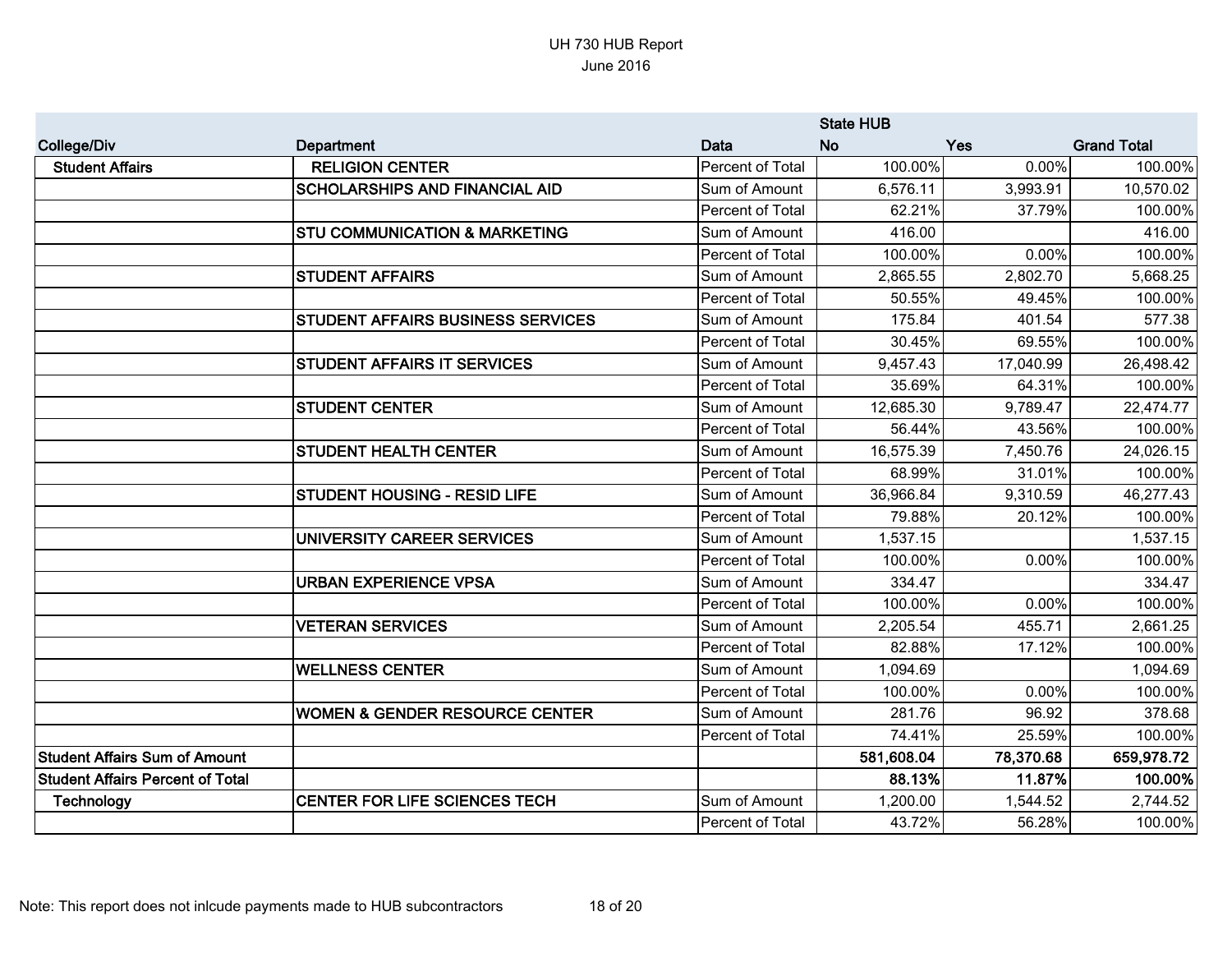|                                                   |                                                                      | <b>State HUB</b>        |           |            |                    |
|---------------------------------------------------|----------------------------------------------------------------------|-------------------------|-----------|------------|--------------------|
| <b>College/Div</b>                                | Department                                                           | Data                    | <b>No</b> | Yes        | <b>Grand Total</b> |
| Technology                                        | CENTER FOR TECHNOLOGY LITERACY                                       | Sum of Amount           | 3,912.54  |            | 3,912.54           |
|                                                   |                                                                      | <b>Percent of Total</b> | 100.00%   | 0.00%      | 100.00%            |
|                                                   | <b>CONSTRUCTION MANAGEMENT</b>                                       | Sum of Amount           | 3,814.44  | 1,069.95   | 4,884.39           |
|                                                   |                                                                      | Percent of Total        | 78.09%    | 21.91%     | 100.00%            |
|                                                   | <b>CTR FOR INFO SCRTY, RES &amp; EDU</b>                             | Sum of Amount           | 373.50    | 2,423.23   | 2,796.73           |
|                                                   |                                                                      | Percent of Total        | 13.35%    | 86.65%     | 100.00%            |
|                                                   | <b>DEAN, TECHNOLOGY</b>                                              | Sum of Amount           | 6,444.92  | 61,906.35  | 68,351.27          |
|                                                   |                                                                      | Percent of Total        | 9.43%     | 90.57%     | 100.00%            |
|                                                   | <b>ENGINEERING TECHNOLOGY</b>                                        | Sum of Amount           | 14,382.44 | 3,562.89   | 17,945.33          |
|                                                   |                                                                      | Percent of Total        | 80.15%    | 19.85%     | 100.00%            |
|                                                   | HUMAN DEVELOP AND CONSUMER SCI                                       | Sum of Amount           | 15,511.92 | 293.50     | 15,805.42          |
|                                                   |                                                                      | Percent of Total        | 98.14%    | 1.86%      | 100.00%            |
|                                                   | <b>INFORMATION &amp; LOGISTICS TECH</b>                              | Sum of Amount           | 15,301.29 | 58,760.56  | 74,061.85          |
|                                                   |                                                                      | Percent of Total        | 20.66%    | 79.34%     | 100.00%            |
| <b>Technology Sum of Amount</b>                   |                                                                      |                         | 60,941.05 | 129,561.00 | 190,502.05         |
| <b>Technology Percent of Total</b>                |                                                                      |                         | 31.99%    | 68.01%     | 100.00%            |
|                                                   | Univ Marketing, Comm & Media Re MARKETING-UNIV MKT, COMM & MEDIA REL | Sum of Amount           | 42,106.24 |            | 42,106.24          |
|                                                   |                                                                      | Percent of Total        | 100.00%   | 0.00%      | 100.00%            |
|                                                   | <b>VC/VP UNIV MKTG, COMM &amp; MEDIA REL</b>                         | Sum of Amount           | 4,840.93  | 737.15     | 5,578.08           |
|                                                   |                                                                      | Percent of Total        | 86.78%    | 13.22%     | 100.00%            |
| Univ Marketing, Comm & Media Rel Sum of Amount    |                                                                      |                         | 46,947.17 | 737.15     | 47,684.32          |
| Univ Marketing, Comm & Media Rel Percent of Total |                                                                      |                         | 98.45%    | 1.55%      | 100.00%            |
| <b>University Advancement</b>                     | <b>ALUMNI RELATIONS</b>                                              | Sum of Amount           | 1,616.65  | 853.30     | 2,469.95           |
|                                                   |                                                                      | Percent of Total        | 65.45%    | 34.55%     | 100.00%            |
|                                                   | <b>ANNUAL GIVING</b>                                                 | Sum of Amount           | 46,392.63 | 547.22     | 46,939.85          |
|                                                   |                                                                      | Percent of Total        | 98.83%    | 1.17%      | 100.00%            |
|                                                   | <b>BUSINESS OPERATIONS</b>                                           | Sum of Amount           | 9,230.71  | 10,511.77  | 19,742.48          |
|                                                   |                                                                      | Percent of Total        | 46.76%    | 53.24%     | 100.00%            |
|                                                   | <b>CAMPAIGN STRATEGIC INITIATIVES</b>                                | Sum of Amount           | 19,141.29 | 2,184.51   | 21,325.80          |
|                                                   |                                                                      | Percent of Total        | 89.76%    | 10.24%     | 100.00%            |
|                                                   | <b>CORPORATE &amp; FOUNDATION RELATIONS</b>                          | Sum of Amount           | 107.42    | 137.76     | 245.18             |